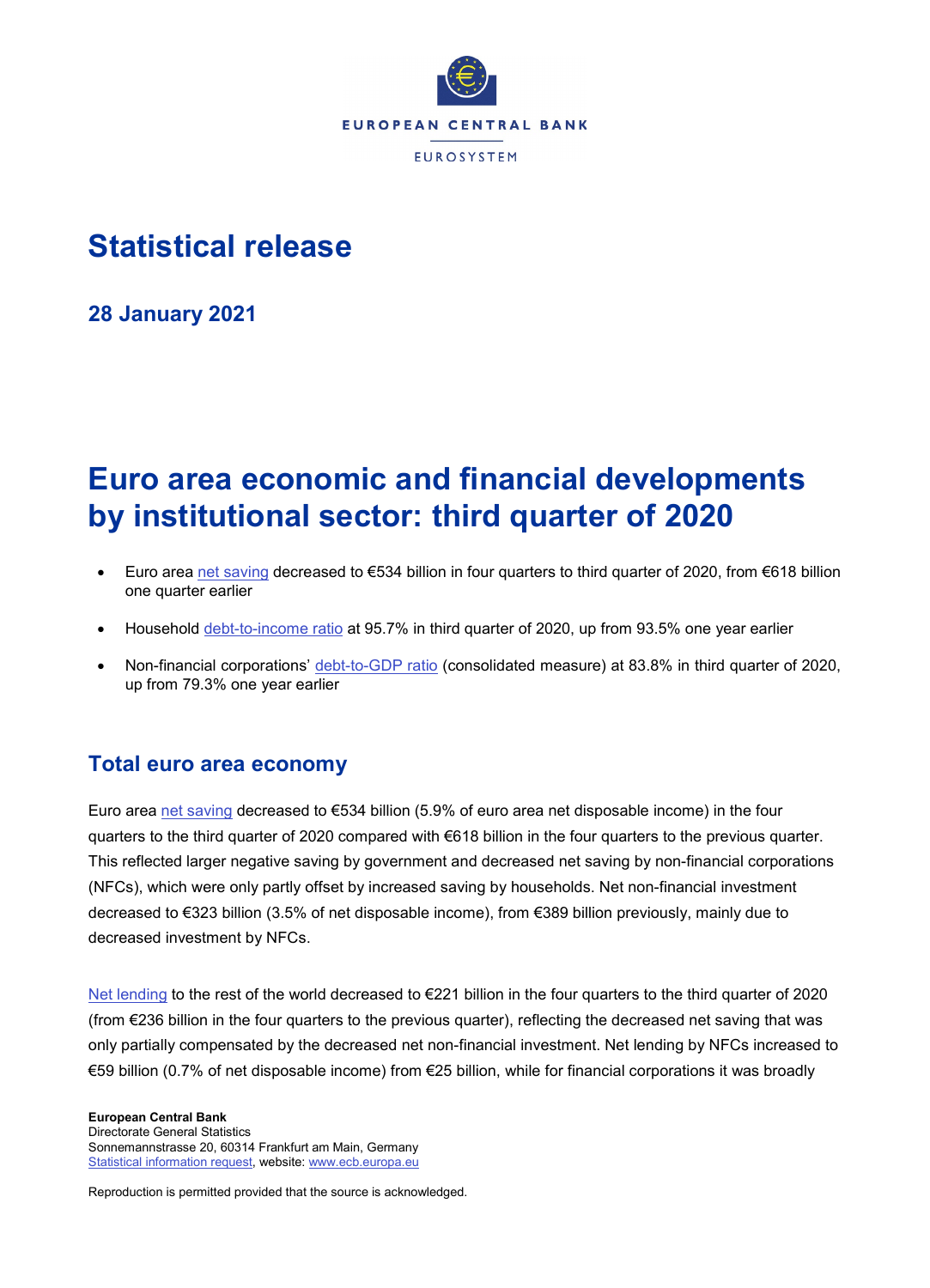### **Statistical release / 28 January 2021**

### Euro area economic and financial developments by institutional sector: third quarter of 2020

unchanged at €74 billion (0.8% of net disposable income). Net lending by households rose to €661 billion (7.3% of net disposable income) from €571 billion. The increase in net lending by the total private sector was more than offset by higher net borrowing by the government sector (-6.3% of net disposable income, compared with -4.7% previously).



Chart 1. Euro area saving, investment and net lending to the rest of the world

### **Households**

The annual growth rate of household [financial investment](http://sdw.ecb.europa.eu/browseTable.do?dc=&type=series&cv=&ec=&rc=&node=SEARCHRESULTS&oc=&df=&q=QSA.Q.N.I8.W0.S1M.S1.N.A.F.F._Z._Z.XDC._T.S.V.N._T%20QSA.Q.N.I8.W0.S1M.S1.N.A.LE.F._Z._Z.XDC._T.S.V.N._T&pb=&SERIES_KEY=332.QSA.Q.N.I8.W0.S1M.S1.N.A.F.F._Z._Z.XDC._T.S.V.N._T&SERIES_KEY=332.QSA.Q.N.I8.W0.S1M.S1.N.A.LE.F._Z._Z.XDC._T.S.V.N._T) increased to 3.5% in the third quarter of 2020, from 3.3% in the previous quarter. Increased investment in currency and deposits, as well as in shares and other equity, were the main contributors to this strengthening of growth, together with lower net sales of debt securities.

Households were overall net buyers of listed shares. By issuing sector, they were net buyers of listed shares of NFCs, other financial institutions, insurance corporations and the rest of the world (i.e. shares issued by non-residents). Households continued to reduce holdings of debt securities issued by MFIs and, to a lesser extent, by government, NFCs and the rest of the world, while marginally increasing holdings of debt securities issued by other sectors (see Table 1 below and Table 2.2 in the Annex).

The household [debt-to-income ratio](https://sdw.ecb.europa.eu/quickview.do?SERIES_KEY=332.QSA.Q.N.I8.W0.S1M.S1.N.L.LE.F4.T._Z.XDC_R_B6GA_CY._T.S.V.N._T)<sup>[1](#page-1-0)</sup> increased to 95.7% in the third quarter of 2020, from 93.5% in the third quarter of 2019, as the outstanding amount of loans to households grew faster than disposable income. The

**European Central Bank** Directorate General Statistics Sonnemannstrasse 20, 60314 Frankfurt am Main, Germany [Statistical information request,](https://ecb-registration.escb.eu/statistical-information) website[: www.ecb.europa.eu](http://www.ecb.europa.eu/)

<span id="page-1-0"></span> $1$  Calculated as loans divided by gross disposable income adjusted for the change in pension entitlements.

Reproduction is permitted provided that the source is acknowledged.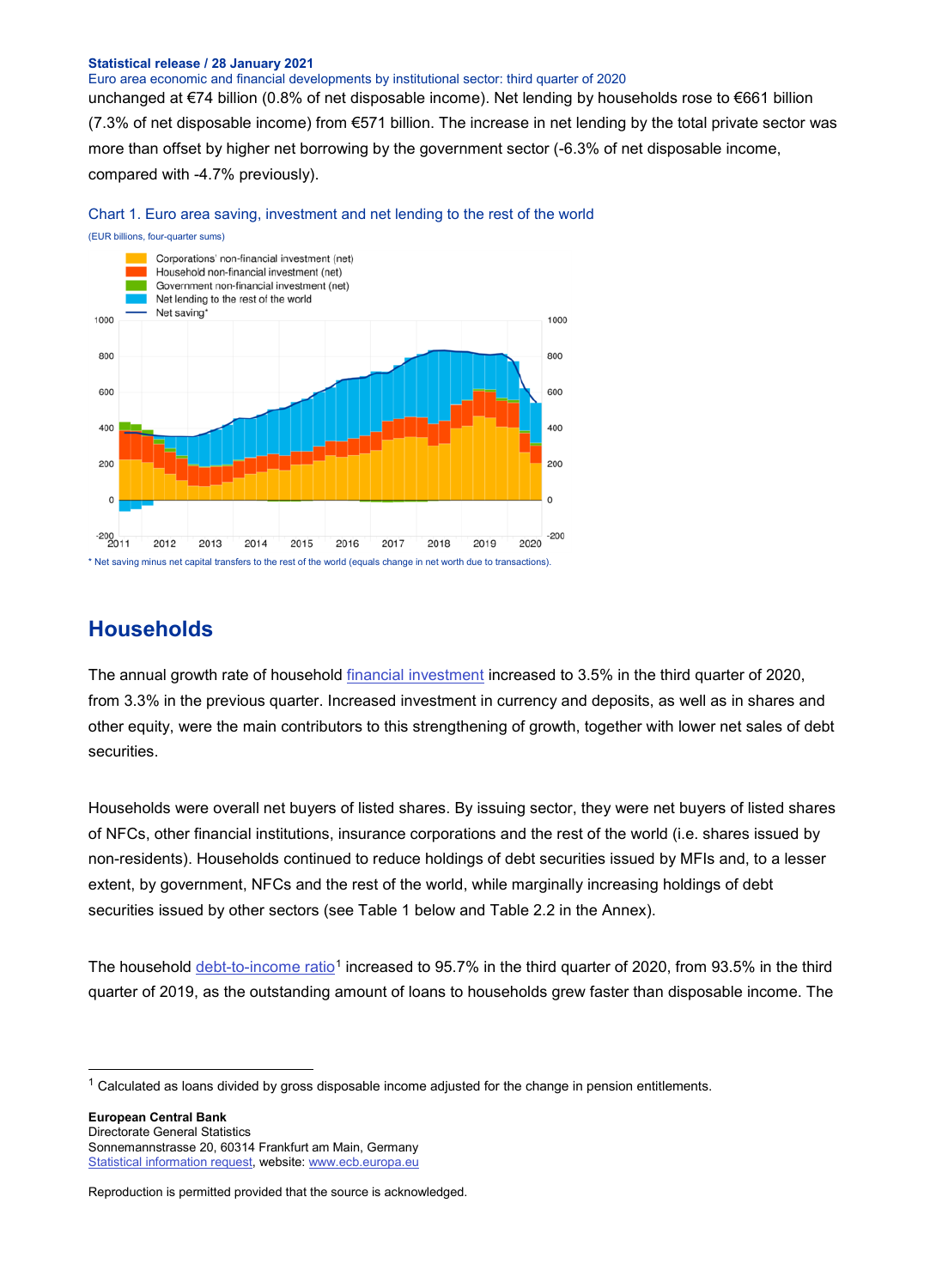#### **Statistical release / 28 January 2021**

Euro area economic and financial developments by institutional sector: third quarter of 2020

household [debt-to-GDP ratio](https://sdw.ecb.europa.eu/quickview.do?SERIES_KEY=332.QSA.Q.N.I8.W0.S1M.S1.N.L.LE.F4.T._Z.XDC_R_B1GQ_CY._T.S.V.N._T) also increased, to 61.6% in the third quarter of 2020, from 57.7% in the third quarter of 2019 (see Chart 2), as debt increased and GDP declined.

Table 1. Financial investment and financing of households, main items

(annual growth rates)

|                                    |         |         | <b>Financial transactions</b> |         |               |
|------------------------------------|---------|---------|-------------------------------|---------|---------------|
|                                    | 2019 Q3 | 2019 Q4 | 2020 Q1                       | 2020 Q2 | 2020 Q3       |
| <b>Financial investment*</b>       | 2.5     | 2.6     | 2.6                           | 3.3     | 3.5           |
| Currency and deposits              | 5.3     | 5.1     | 5.2                           | 6.4     | 6.9           |
| Debt securities                    | $-9.4$  | $-10.5$ | $-12.8$                       | $-10.2$ | -5.4          |
| Shares and other equity            | $-0.3$  | 0.3     | 1.1                           | 2.0     | $2.4^{\circ}$ |
| Life insurance and pension schemes | 2.9     | 2.8     | 2.1                           | 1.9     | 1.6           |
| Financing**                        | 4.0     | 4.1     | 3.6                           | 3.6     | 3.2           |
| Loans                              | 3.5     | 3.6     | 3.4                           | 3.0     | 3.1           |

\* Items not shown include: loans granted, prepayments of insurance premiums and reserves for outstanding claims and other accounts receivable.

\*\* Items not shown include: financial derivatives' net liabilities, pension schemes and other accounts payable.

### Chart 2. Debt ratios of households and non-financial corporations

(debt as a percentage of GDP)



\* Outstanding amount of loans, debt securities, trade credits and pension scheme liabilities.

\*\* Outstanding amount of loans and debt securities, excluding debt positions between NFCs.

\*\*\* Outstanding amount of loan liabilities.

# **Non-financial corporations**

In the third quarter of 2020, the annual growth of [financing](http://sdw.ecb.europa.eu/quickview.do?SERIES_KEY=332.QSA.Q.N.I8.W0.S11.S1.N.L.F.F._Z._Z.XDC._T.S.V.N._T) of NFCs increased to 2.1%, from 1.9% in the previous quarter. This resulted from a moderate acceleration in financing through equity and loans (notably those from other NFCs), as well as from a slowdown in the decline of trade credits. Financing through debt securities decelerated (see Table 2 below and Table 3.2 in the Annex).

NFCs' [debt-to-GDP ratio](https://sdw.ecb.europa.eu/quickview.do?SERIES_KEY=332.QSA.Q.N.I8.W0.S11.S1.C.L.LE.F3T4.T._Z.XDC_R_B1GQ_CY._T.S.V.N._T) (consolidated measure) increased to 83.8% in the third quarter of 2020, from 79.3% in the third quarter of 2019; the [non-consolidated](https://sdw.ecb.europa.eu/quickview.do?SERIES_KEY=332.QSA.Q.N.I8.W0.S11.S1.N.L.LE.FPT.T._Z.XDC_R_B1GQ_CY._T.S.V.N._T) (wider) debt measure increased to 146.2% from 139.3%

Reproduction is permitted provided that the source is acknowledged.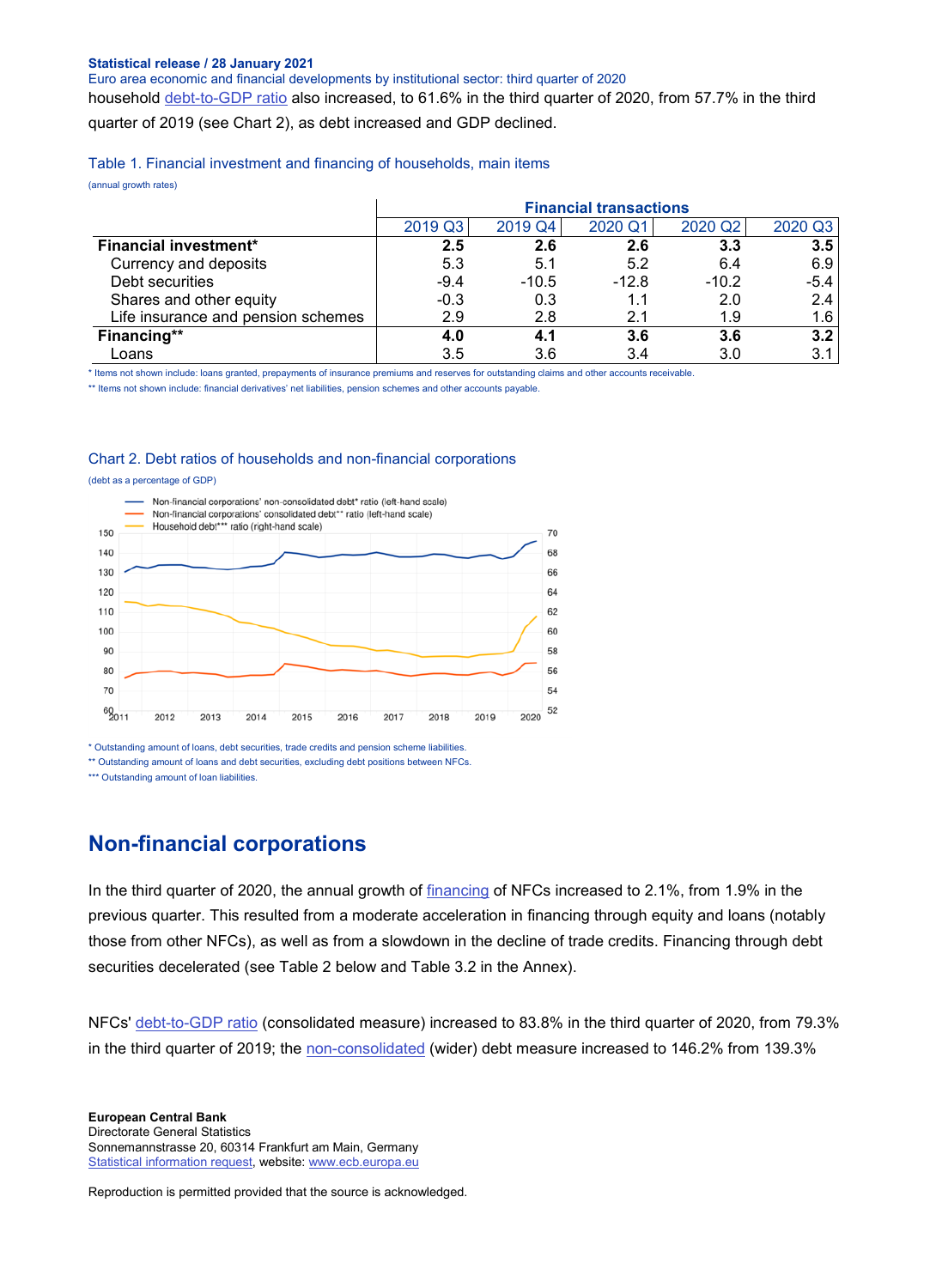### **Statistical release / 28 January 2021**

Euro area economic and financial developments by institutional sector: third quarter of 2020

(see Chart 2). The increases in these ratios were due to an increase in the debt of NFCs and a decline in GDP over this period.

| Table 2. Financial investment and financing of non-financial corporations, main items |  |  |  |  |
|---------------------------------------------------------------------------------------|--|--|--|--|
|---------------------------------------------------------------------------------------|--|--|--|--|

(annual growth rates)

|                               | <b>Financial transactions</b> |         |         |         |         |  |  |  |  |  |
|-------------------------------|-------------------------------|---------|---------|---------|---------|--|--|--|--|--|
|                               | 2019 Q3                       | 2019 Q4 | 2020 Q1 | 2020 Q2 | 2020 Q3 |  |  |  |  |  |
| Financing*                    | 1.6                           | 1.9     | 2.1     | 1.9     | 2.1     |  |  |  |  |  |
| Debt securities               | 5.7                           | 5.9     | 4.3     | 10.2    | 9.8     |  |  |  |  |  |
| Loans                         | 1.9                           | 2.0     | 3.6     | 3.4     | 3.5     |  |  |  |  |  |
| Shares and other equity       | 0.9                           | 1.4     | 1.1     | 1.2     | 1.4     |  |  |  |  |  |
| Trade credits and advances    | 1.6                           | 1.8     | 0.6     | $-5.0$  | $-2.9$  |  |  |  |  |  |
| <b>Financial investment**</b> | 1.8                           | 2.4     | 2.5     | 2.8     | 3.3     |  |  |  |  |  |
| Currency and deposits         | 6.1                           | 5.8     | 9.6     | 18.2    | 20.6    |  |  |  |  |  |
| Debt securities               | 1.6                           | $-6.9$  | $-0.7$  | 9.4     | 6.5     |  |  |  |  |  |
| Loans                         | 0.6                           | 1.5     | 1.0     | 1.0     | 1.7     |  |  |  |  |  |
| Shares and other equity       | 1.7                           | 2.3     | 2.0     | 2.1     | 2.1     |  |  |  |  |  |

\* Items not shown include: pension schemes, other accounts payable, financial derivatives' net liabilities and deposits.

\*\* Items not shown include other accounts receivable and prepayments of insurance premiums and reserves for outstanding claims

### **For queries, please use the [Statistical information request](https://ecb-registration.escb.eu/statistical-information) form.**

### **Notes**

These data come from a second release of quarterly euro area sector accounts from the European Central Bank (ECB) and Eurostat, the statistical office of the European Union. This release incorporates revisions and completed data for all sectors compared with the first quarterly release on "Euro area households and non-financial corporations" of 12 January 2021.

The debt-to-GDP (or debt-to-income) ratios are calculated as the outstanding amount of debt in the reference quarter divided by the sum of GDP (or income) in the four quarters to the reference quarter. The ratio of non-financial transactions (e.g. savings) as a percentage of income or GDP is calculated as the sum of the four quarters to the reference quarter for both numerator and denominator.

The annual growth rate of non-financial transactions and of outstanding assets and liabilities (stocks) is calculated as the percentage change between the value for a given quarter and that value recorded four quarters earlier. The annual growth rates used for financial transactions refer to the total value of transactions during the year in relation to the outstanding stock a year before.

The next release of the [Household Sector Report](http://sdw.ecb.europa.eu/reports.do?node=1000004952) containing results for the euro area and all EU countries is scheduled for 9 February 2021.

Hyperlinks in the main body of the statistical release lead to data that may change with subsequent releases as a result of revisions. Figures shown in annex tables are a snapshot of the data as at the time of the current release.

The production of quarterly financial accounts (QFA) may have been affected by the COVID-19 crisis. More information on the potential impact on QFA can be found [here.](https://www.ecb.europa.eu/stats/pdf/Impact_of_the_COVID-19_pandemic_on_the_Quarterly_Financial_Accounts_statistics.pdf)

### **European Central Bank** Directorate General Statistics Sonnemannstrasse 20, 60314 Frankfurt am Main, Germany [Statistical information request,](https://ecb-registration.escb.eu/statistical-information) website[: www.ecb.europa.eu](http://www.ecb.europa.eu/)

Reproduction is permitted provided that the source is acknowledged.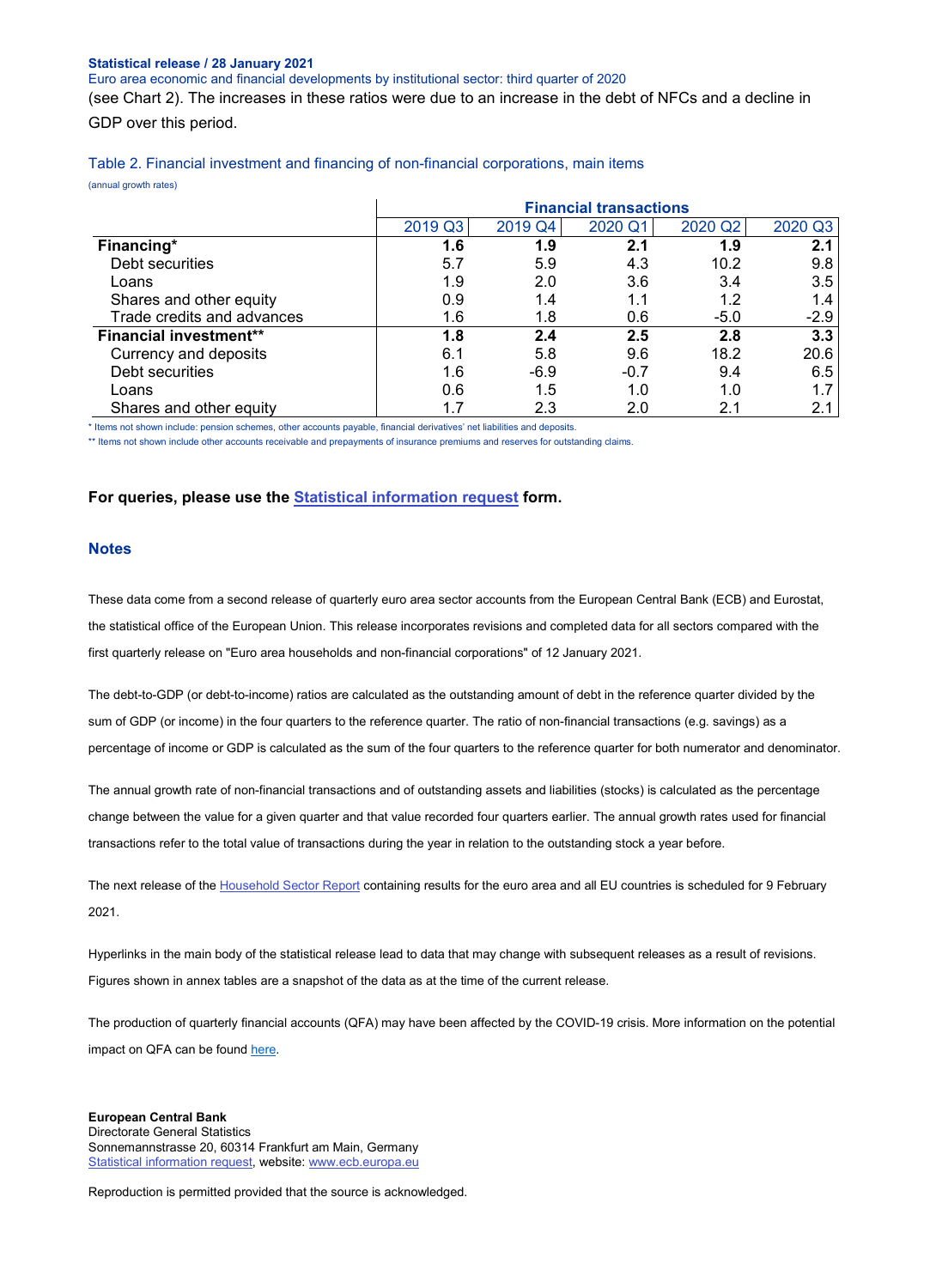# Table 1. Income, consumption, saving, investment and net lending / net borrowing: euro area and contributions by sector (EUR billions)

| <b>Non-financial transactions</b>                                                                                                                                                      |                                       |                                                   |                                          | four-quarter-cumulated sums                   |                                           |                                                   |                                       | annual percentage<br>changes <sup>1)</sup>         |                                           | percentage of euro<br>area NDI        |                                       |
|----------------------------------------------------------------------------------------------------------------------------------------------------------------------------------------|---------------------------------------|---------------------------------------------------|------------------------------------------|-----------------------------------------------|-------------------------------------------|---------------------------------------------------|---------------------------------------|----------------------------------------------------|-------------------------------------------|---------------------------------------|---------------------------------------|
|                                                                                                                                                                                        | 2017                                  | 2018                                              | 2019 Q3                                  | 2019 Q4                                       | 2020 Q1                                   | 2020 Q2                                           | 2020 Q3                               | 2020 Q2                                            | 2020 Q3                                   | 2020 Q2                               | 2020 Q3                               |
| Net disposable income (NDI):<br>Euro area<br>Households <sup>2)</sup><br>Non-financial corporations<br>Financial corporations<br>General government                                    | 9,150<br>6,338<br>343<br>191<br>2,277 | 9,447<br>6,544<br>302<br>220<br>2,381             | 9,610<br>6,702<br>295<br>198<br>2,416    | 9,670<br>6,732<br>298<br>185<br>2,454         | 9,613<br>6,764<br>243<br>188<br>2,418     | 9,233<br>6,705<br>205<br>184<br>2,139             | 9,106<br>6,721<br>165<br>185<br>2,035 | $-16.0$<br>$-3.4$<br>$-44.7$                       | $-5.3$<br>1.0<br>$-17.8$                  | 100.0<br>72.6<br>2.2<br>2.0<br>23.2   | 100.0<br>73.8<br>1.8<br>2.0<br>22.3   |
| <b>Consumption expenditure:</b><br>Euro area<br>Households <sup>2)</sup><br>General government collective consumption<br>General government social transfers in kind 3)<br>Net saving: | 8,369<br>6,068<br>856<br>1,445        | 8,626<br>6,257<br>882<br>1,487                    | 8,805<br>6,374<br>903<br>1,528           | 8,860<br>6,406<br>911<br>1,543                | 8,843<br>6,368<br>920<br>1,555            | 8,614<br>6,122<br>936<br>1,556                    | 8,571<br>6,056<br>947<br>1,568        | $-10.4$<br>$-15.4$<br>7.3<br>0.4                   | $-2.0$<br>$-4.1$<br>4.8<br>3.3            | 93.3<br>66.3<br>10.1<br>16.9          | 94.1<br>66.5<br>10.4<br>17.2          |
| Euro area<br>Households <sup>2)</sup><br>Non-financial corporations<br>Financial corporations<br>General government                                                                    | 781<br>363<br>334<br>108<br>$-24$     | 821<br>382<br>293<br>134<br>12                    | 805<br>424<br>288<br>108<br>$-15$        | 810<br>424<br>293<br>93<br>0                  | 770<br>493<br>237<br>96<br>$-57$          | 618<br>679<br>199<br>93<br>$-353$                 | 534<br>761<br>160<br>94<br>$-481$     | $-86.5$<br>96.4                                    | $-40.7$<br>170.5                          | 6.7<br>7.4<br>2.2<br>1.0<br>$-3.8$    | 5.9<br>8.4<br>1.8<br>1.0<br>$-5.3$    |
| <b>Consumption of fixed capital:</b><br>Euro area<br>Households <sup>2)</sup><br>Non-financial corporations<br>Financial corporations<br>General government                            | 1,978<br>483<br>1,144<br>52<br>299    | 2,061<br>502<br>1,194<br>55<br>309                | 2,126<br>519<br>1,233<br>58<br>317       | 2,146<br>524<br>1,246<br>58<br>319            | 2,164<br>528<br>1,256<br>59<br>321        | 2,180<br>532<br>1,265<br>60<br>323                | 2,194<br>536<br>1,274<br>60<br>324    | 3.0<br>3.2<br>3.1<br>3.8<br>2.3                    | 2.6<br>2.7<br>2.7<br>3.3<br>1.9           | 23.6<br>5.8<br>13.7<br>0.6<br>3.5     | 24.1<br>5.9<br>14.0<br>0.7<br>3.6     |
| Net capital transfers (receivable - payable):<br>Euro area<br>Households <sup>2)</sup><br>Non-financial corporations<br>Financial corporations<br>General government                   | 6<br>$\mathbf 0$<br>81<br>13<br>$-88$ | 9<br>3<br>72<br>$-4$<br>$-64$                     | 7<br>$\mathbf{1}$<br>73<br>$-5$<br>$-62$ | $\overline{7}$<br>$-2$<br>74<br>$-7$<br>$-57$ | $\overline{7}$<br>-3<br>76<br>-8<br>$-58$ | 7<br>$-1$<br>82<br>$-7$<br>-66                    | 9<br>0<br>94<br>$-7$<br>$-78$         |                                                    |                                           | 0.1<br>0.0<br>0.9<br>$-0.1$<br>$-0.7$ | 0.1<br>0.0<br>1.0<br>$-0.1$<br>$-0.9$ |
| Gross fixed capital formation:<br>Euro area<br>Households <sup>2)</sup><br>Non-financial corporations<br>Financial corporations<br>General government                                  | 2,337<br>592<br>1,385<br>65<br>296    | 2,457<br>626<br>1,453<br>65<br>313                | 2,608<br>655<br>1,550<br>72<br>331       | 2,652<br>661<br>1,584<br>72<br>333            | 2,669<br>660<br>1,600<br>72<br>337        | 2,536<br>638<br>1,494<br>70<br>334                | 2,513<br>636<br>1,471<br>70<br>336    | $-19.2$<br>$-13.4$<br>$-25.0$<br>$-9.5$<br>$-3.3$  | $-3.6$<br>$-1.2$<br>$-6.4$<br>0.4<br>2.6  | 27.5<br>6.9<br>16.2<br>0.8<br>3.6     | 27.6<br>7.0<br>16.2<br>0.8<br>3.7     |
| Net acquisition of other non-financial assets 4:<br>Euro area<br>Households <sup>2)</sup><br>Non-financial corporations<br>Financial corporations<br>General government                | 101<br>5<br>99<br>$\mathbf{1}$<br>-5  | 139<br>9<br>135<br>-3<br>-3                       | 138<br>$\overline{7}$<br>130<br>0<br>1   | 66<br>4<br>57<br>3<br>$\overline{2}$          | 56<br>$\overline{4}$<br>47<br>3<br>2      | 33<br>2<br>27<br>$\overline{2}$<br>$\overline{2}$ | 3<br>$\pmb{0}$<br>-3<br>3<br>3        |                                                    |                                           | 0.4<br>0.0<br>0.3<br>0.0<br>0.0       | 0.0<br>0.0<br>0.0<br>0.0<br>0.0       |
| Gross non-financial investment:<br>Euro area<br>Households <sup>2)</sup><br>Non-financial corporations<br>Financial corporations<br>General government                                 | 2,438<br>597<br>1,483<br>66<br>291    | 2,596<br>635<br>1,587<br>63<br>311                | 2,746<br>662<br>1,680<br>73<br>332       | 2,718<br>666<br>1,641<br>75<br>335            | 2,725<br>664<br>1,647<br>75<br>338        | 2,569<br>639<br>1,521<br>73<br>336                | 2,516<br>636<br>1,468<br>74<br>339    | $-22.0$<br>$-14.8$<br>$-28.8$<br>$-13.6$<br>$-3.0$ | $-8.2$<br>$-2.2$<br>$-14.2$<br>4.4<br>3.8 | 27.8<br>6.9<br>16.5<br>0.8<br>3.6     | 27.6<br>7.0<br>16.1<br>0.8<br>3.7     |
| Net non-financial investment:<br>Euro area<br>Households <sup>2)</sup><br>Non-financial corporations<br>Financial corporations<br>General government                                   | 460<br>114<br>339<br>14<br>-8         | 535<br>133<br>393<br>8<br>$\overline{\mathbf{c}}$ | 620<br>143<br>447<br>15<br>15            | 572<br>142<br>396<br>17<br>17                 | 561<br>136<br>391<br>16<br>18             | 389<br>107<br>256<br>13<br>13                     | 323<br>100<br>194<br>14<br>15         | $-99.2$<br>$-76.3$<br>$-107.1$                     | $-62.4$<br>$-19.9$<br>$-101.5$            | 4.2<br>1.2<br>2.8<br>0.1<br>0.1       | 3.5<br>1.1<br>2.1<br>0.1<br>0.2       |
| Net lending (+)/net borrowing (-):<br>Euro area<br>Households <sup>2)</sup><br>Non-financial corporations<br>Financial corporations<br>General government                              | 327<br>249<br>76<br>107<br>$-104$     | 294<br>253<br>$-28$<br>123<br>$-54$               | 193<br>282<br>-86<br>88<br>$-92$         | 246<br>280<br>$-29$<br>69<br>-74              | 216<br>354<br>-78<br>72<br>$-133$         | 236<br>571<br>25<br>73<br>-433                    | 221<br>661<br>59<br>74<br>$-573$      |                                                    |                                           | 2.6<br>6.2<br>0.3<br>0.8<br>$-4.7$    | 2.4<br>7.3<br>0.7<br>0.8<br>$-6.3$    |

Sources: ECB and Eurostat.

1) Annual percentage changes are calculated as 100\*(x(t)-x(t-4))/x(t-4) where x(t) stands for the transaction x in quarter t, and x(t-4) for the transaction four quarters earlier.<br>2) Households and non-profit institutions

3) Transfers of goods and services by government units and non-profit institutions serving households (NPISHs) to individual households.<br>4) Changes in inventories, acquisitions less disposals of valuables and acquisitions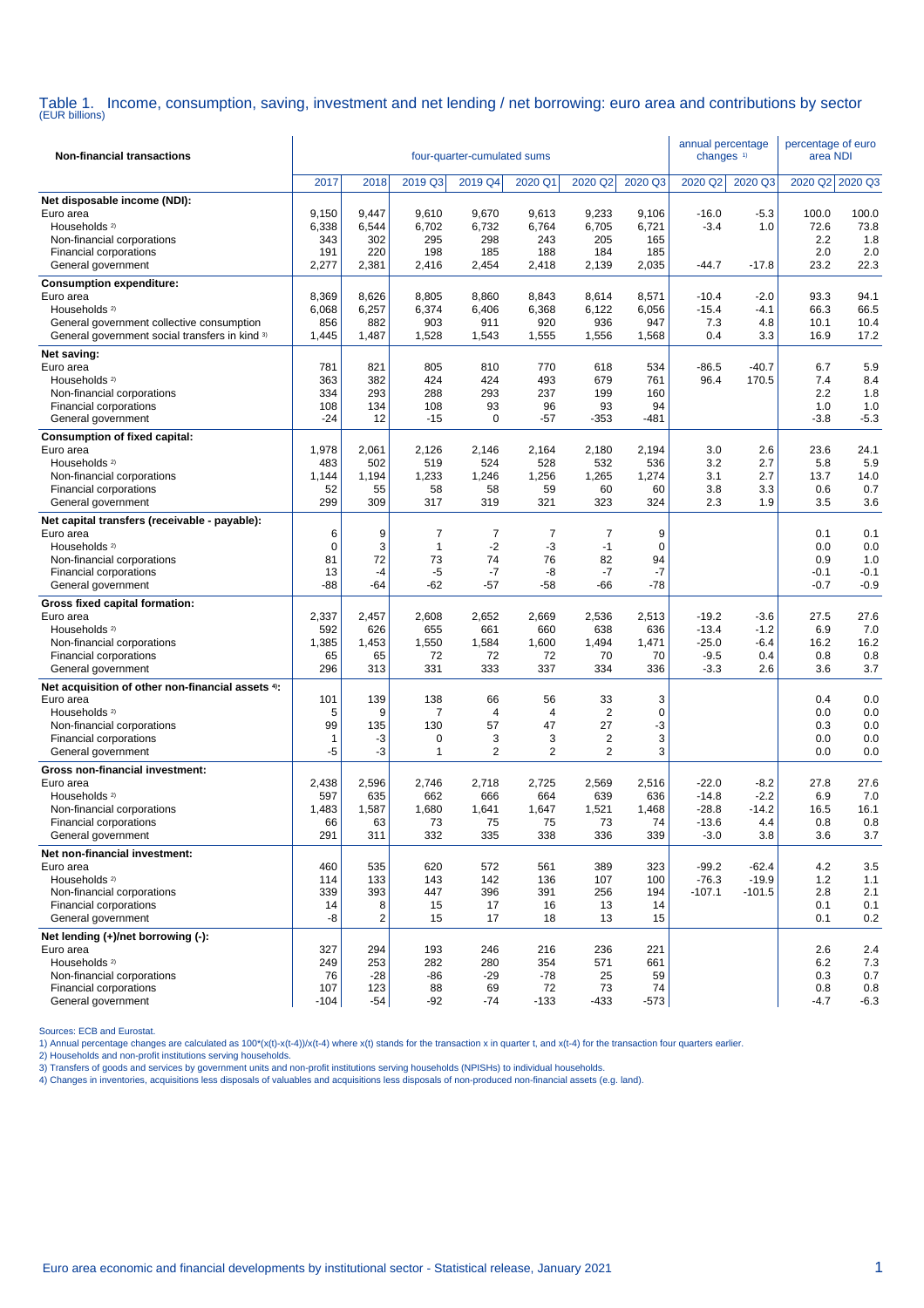

| <b>Non-financial transactions</b>                      | four-quarter-cumulated sums |                |                |                             |         |         |             | annual percentage<br>changes <sup>2)</sup> |         | percentage of<br>HGDI, adjusted <sup>3)</sup> |        |
|--------------------------------------------------------|-----------------------------|----------------|----------------|-----------------------------|---------|---------|-------------|--------------------------------------------|---------|-----------------------------------------------|--------|
|                                                        | 2017                        | 2018           | 2019 Q3        | 2019 Q4                     | 2020 Q1 | 2020 Q2 | 2020 Q3     | 2020 Q2                                    | 2020 Q3 | 2020 Q2 2020 Q3                               |        |
| Compensation of employees                              | 5.344                       | 5,560          | 5,703          | 5.748                       | 5,766   | 5,654   | 5,631       | $-7.7$                                     | $-1.6$  | 77.1                                          | 76.6   |
| Gross operating surplus and mixed income               | 1,676                       | 1,716          | 1,745          | 1,756                       | 1,756   | 1,724   | 1,719       | $-7.3$                                     | $-1.1$  | 23.5                                          | 23.4   |
| Property income (receivable - payable)                 | 783                         | 809            | 798            | 794                         | 788     | 742     | 723         |                                            |         | 10.1                                          | 9.8    |
| Net social benefits and contributions (rec. - pay.)    | 52                          | 49             | 74             | 85                          | 111     | 210     | 262         |                                            |         | 2.9                                           | 3.6    |
| Other current transfers (receivable - payable)         | 85                          | 88             | 89             | 91                          | 99      | 103     | 110         |                                            |         | 1.4                                           | 1.5    |
| Taxes (on income and wealth) (-)                       | 1,118                       | 1,175          | 1,189          | 1,218                       | 1,228   | 1,195   | 1,188       | $-10.9$                                    | $-2.5$  | 16.3                                          | 16.2   |
| Gross disposable income (HGDI)                         | 6,821                       | 7,047          | 7,220          | 7,256                       | 7,292   | 7,237   | 7,257       | $-2.9$                                     | 1.1     | 98.7                                          | 98.7   |
| +Adj. for change in net worth in pension fund 3)       | 93                          | 96             | 97             | 98                          | 98      | 97      | 96          | $-3.9$                                     | $-3.4$  | 1.3                                           | 1.3    |
| Gross disposable income (HGDI) plus adjustment 3)      | 6,914                       | 7.142          | 7,317          | 7,354                       | 7,390   | 7,333   | 7,353       | $-2.9$                                     | 1.1     | 100.0                                         | 100.0  |
| <b>Consumption expenditure</b>                         | 6,068                       | 6,257          | 6,374          | 6,406                       | 6,368   | 6,122   | 6,056       | $-15.4$                                    | -4.1    | 83.5                                          | 82.4   |
| <b>Gross saving</b>                                    | 846                         | 885            | 943            | 948                         | 1,021   | 1,211   | 1,297       | 58.8                                       | 47.7    | 16.5                                          | 17.6   |
| Net capital transfers (receivable - payable)           | 0                           | 3              | 1              | $-2$                        | $-3$    | $-1$    | $\mathbf 0$ |                                            |         | 0.0                                           | 0.0    |
| Gross fixed capital formation                          | 592                         | 626            | 655            | 661                         | 660     | 638     | 636         | $-13.4$                                    | $-1.2$  | 8.7                                           | 8.6    |
| Net acquisition of other non-financial assets 4)       | 5                           | 9              | $\overline{7}$ | 4                           | 4       | 2       | $\Omega$    |                                            |         | 0.0                                           | 0.0    |
| <b>Gross non-financial investment</b>                  | 597                         | 635            | 662            | 666                         | 664     | 639     | 636         | $-14.8$                                    | $-2.2$  | 8.7                                           | 8.6    |
| Net non-financial investment                           | 114                         | 133            | 143            | 142                         | 136     | 107     | 100         | $-76.3$                                    | $-19.9$ | 1.5                                           | 1.4    |
| Net lending (+)/net borrowing (-)                      | 249                         | 253            | 282            | 280                         | 354     | 571     | 661         |                                            |         | 7.8                                           | 9.0    |
|                                                        |                             |                |                |                             |         |         |             |                                            |         |                                               |        |
|                                                        |                             |                |                |                             |         |         |             | annual growth                              |         | percentage of                                 |        |
| <b>Financial transactions</b>                          |                             |                |                | four-quarter-cumulated sums |         |         |             | rates $5$                                  |         | HGDI, adjusted 3)                             |        |
|                                                        | 2017                        | 2018           | 2019 Q3        | 2019 Q4                     | 2020 Q1 | 2020 Q2 | 2020 Q3     | 2020 Q2                                    | 2020 Q3 | 2020 Q2 2020 Q3                               |        |
| <b>Financial investment</b>                            | 527                         | 482            | 607            | 625                         | 640     | 829     | 896         | 3.3                                        | 3.5     | 11.3                                          | 12.2   |
| Currency and deposits                                  | 255                         | 323            | 427            | 418                         | 430     | 546     | 592         | 6.4                                        | 6.9     | 7.4                                           | 8.1    |
| Debt securities                                        | $-80$                       | $-27$          | $-55$          | $-61$                       | $-73$   | $-59$   | $-30$       | $-10.2$                                    | $-5.4$  | $-0.8$                                        | $-0.4$ |
| Shares and other equity                                | 120                         | 13             | $-21$          | 17                          | 73      | 140     | 168         | 2.0                                        | 2.4     | 1.9                                           | 2.3    |
| Listed shares                                          | 23                          | 18             | 6              | $-3$                        | 25      | 56      | 71          | 5.3                                        | 6.6     | 0.8                                           | 1.0    |
| Unlisted shares and other equity                       | $-34$                       | $-21$          | $-26$          | $-11$                       | $-13$   | 19      | 13          | 0.5                                        | 0.4     | 0.3                                           | 0.2    |
| Investment fund shares                                 | 131                         | 16             | $-1$           | 32                          | 61      | 64      | 83          | 2.9                                        | 3.7     | 0.9                                           | 1.1    |
| Life insurance and pension schemes                     | 183                         | 167            | 220            | 212                         | 169     | 157     | 137         | 1.9                                        | 1.6     | 2.1                                           | 1.9    |
| Other financial assets <sup>6)</sup>                   | 49                          | 6              | 36             | 39                          | 42      | 45      | 28          |                                            |         | 0.6                                           | 0.4    |
| Financing                                              | 244                         | 209            | 294            | 307                         | 275     | 274     | 246         | 3.6                                        | 3.2     | 3.7                                           | 3.3    |
| Loans                                                  | 188                         | 213            | 233            | 239                         | 225     | 204     | 210         | 3.0                                        | 3.1     | 2.8                                           | 2.9    |
| Short-term                                             | $-3$                        | $\overline{4}$ | $-4$           | $-5$                        | -9      | -6      | -8          | $-2.4$                                     | $-3.3$  | $-0.1$                                        | $-0.1$ |
| Long-term                                              | 191                         | 209            | 237            | 244                         | 234     | 210     | 218         | 3.2                                        | 3.3     | 2.9                                           | 3.0    |
| Other liabilities 7)                                   | 56                          | $-4$           | 62             | 68                          | 50      | 70      | 36          | 8.4                                        | 4.4     | 1.0                                           | 0.5    |
| Net lending (+)/net borrowing (-) (financial accounts) | 282                         | 274            | 313            | 319                         | 365     | 554     | 650         | 3.2                                        | 3.6     | 7.6                                           | 8.8    |

| <b>Balance sheet</b>                 |        |        | end-of-period stocks | annual percentage<br>changes <sup>2)</sup> |         | percentage of<br>HGDI, adjusted 3)<br>or GDP |         |         |         |                 |       |
|--------------------------------------|--------|--------|----------------------|--------------------------------------------|---------|----------------------------------------------|---------|---------|---------|-----------------|-------|
|                                      | 2017   | 2018   | 2019 Q3              | 2019 Q4                                    | 2020 Q1 | 2020 Q2                                      | 2020 Q3 | 2020 Q2 | 2020 Q3 | 2019 Q3 2020 Q3 |       |
| <b>Financial assets</b>              | 24,030 | 23,997 | 25,671               | 25,864                                     | 25,021  | 26,087                                       | 26,281  | 3.4     | 2.4     | 350.8           | 357.4 |
| Currency and deposits                | 7,918  | 8,243  | 8,543                | 8,665                                      | 8,772   | 9,022                                        | 9,111   | 6.3     | 6.7     | 116.8           | 123.9 |
| Debt securities                      | 629    | 584    | 553                  | 540                                        | 492     | 507                                          | 504     | $-11.5$ | $-9.0$  | 7.6             | 6.8   |
| Shares and other equity              | 6,862  | 6,466  | 6,975                | 7,162                                      | 6,281   | 6,778                                        | 6,819   | $-1.5$  | $-2.2$  | 95.3            | 92.7  |
| Listed shares                        | 1,072  | 934    | 1,082                | 1,136                                      | 897     | 1,050                                        | 1,070   | $-1.2$  | $-1.0$  | 14.8            | 14.6  |
| Unlisted shares and other equity     | 3,554  | 3,443  | 3,614                | 3,685                                      | 3,324   | 3,473                                        | 3,440   | $-2.8$  | $-4.8$  | 49.4            | 46.8  |
| Investment fund shares               | 2,236  | 2,089  | 2,280                | 2,341                                      | 2,059   | 2,256                                        | 2,308   | 0.4     | 1.2     | 31.2            | 31.4  |
| Life insurance and pension schemes   | 7,545  | 7,618  | 8,484                | 8,379                                      | 8,338   | 8,602                                        | 8,701   | 5.3     | 2.6     | 115.9           | 118.3 |
| Other financial assets <sup>6)</sup> | 1,075  | 1,086  | 1,116                | 1,119                                      | 1,139   | 1,177                                        | 1,146   |         |         | 15.2            | 15.6  |
| <b>Liabilities</b>                   | 7,319  | 7,497  | 7,697                | 7,784                                      | 7,812   | 7,886                                        | 7,909   | 3.2     | 2.7     | 105.2           | 107.6 |
| Loans (debt)                         | 6,480  | 6,670  | 6,844                | 6,901                                      | 6,918   | 6,967                                        | 7,034   | 2.8     | 2.8     | 93.5            | 95.7  |
| Short-term                           | 256    | 257    | 253                  | 255                                        | 241     | 248                                          | 243     | $-3.7$  | $-3.9$  | 3.5             | 3.3   |
| Long-term                            | 6,224  | 6,413  | 6,591                | 6,646                                      | 6,678   | 6,718                                        | 6,791   | 3.0     | 3.0     | 90.1            | 92.4  |
| Other liabilities 7)                 | 811    | 799    | 824                  | 853                                        | 864     | 889                                          | 844     | 6.6     | 2.4     | 11.3            | 11.5  |
| <b>Non-financial assets</b>          | 31,735 | 33,225 | 34,169               | 34,506                                     | 34,839  | 35,346                                       | 35,742  | 4.4     | 4.6     | 467.0           | 486.1 |
| of which: Housing wealth             | 30,051 | 31,492 | 32,403               | 32,730                                     | 33,055  | 33,565                                       | 33,950  | 4.5     | 4.8     | 442.8           | 461.7 |
| Net worth                            | 48,446 | 49,724 | 52,143               | 52,587                                     | 52,048  | 53,547                                       | 54,114  | 4.0     | 3.8     | 712.6           | 736.0 |
| Memo: Debt <sup>8)</sup>             | 6,480  | 6,670  | 6,844                | 6,901                                      | 6,918   | 6,967                                        | 7,034   | 2.8     | 2.8     | 57.7            | 61.6  |

Sources: ECB and Eurostat.

1) Households and non-profit institutions serving households.

2) Calculated as 100\*(x(t)-x(t-4))/x(t-4) where x(t) stands for the transaction or end-of-quarter stock x in quarter t, and x(t-4) for the transaction or stock four quarters earlier.

3) Net adjustment for the change in net equity of households in pension schemes (receivable - payable).<br>4) Changes in inventories, acquisitions less disposals of valuables and acquisitions less disposals of non-produced no

5) Annual growth rates for financial transactions are calculated as 100\*(f(t)+f(t-1)+f(t-2)+f(t-3)/F(t-4) where f(t) stands for the transactions in quarter t, and F(t-4) for the

end-of-quarter stock value four quarters earlier.

6) Loans granted, prepayments of insurance premiums and reserves for outstanding claims and other accounts receivable.

7) Financial derivatives' net liabilities, pension schemes and other accounts payable. 8) Debt is equal to loans received and presented as a percentage of gross domestic product (GDP).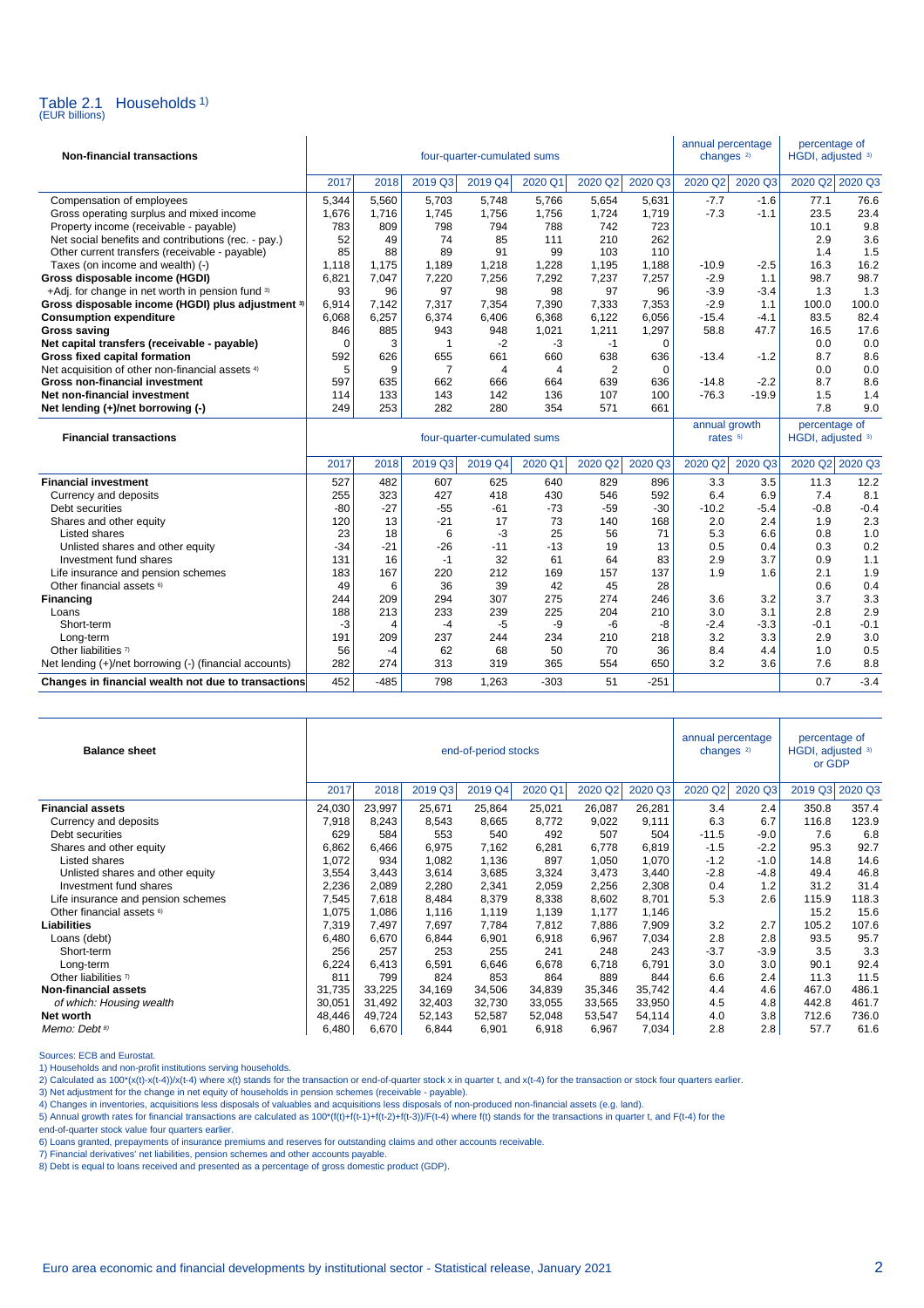#### Table 2.2 Households <sup>1</sup>) : investment by counterpart sector, for selected financial instruments (EUR billions)

| <b>Financial transactions</b>                                  | four-quarter-cumulated transactions |                |                         |                |                      |                         |                                            |                |
|----------------------------------------------------------------|-------------------------------------|----------------|-------------------------|----------------|----------------------|-------------------------|--------------------------------------------|----------------|
|                                                                | 2018                                | 2019 Q3        | 2019 Q4                 | 2020 Q1        | 2020 Q2              | 2020 Q3                 | 2020 Q2                                    | 2020 Q3        |
| <b>Debt securities</b>                                         | $-27$                               | $-55$          | $-61$                   | $-73$          | $-59$                | $-30$                   | $-10.2$                                    | $-5.4$         |
| of which issued by:                                            |                                     |                |                         |                |                      |                         |                                            |                |
| Non-financial corporations                                     | -3                                  | -3             | $-2$                    | $-4$           | $-4$                 | $-1$                    | $-11.5$                                    | $-3.2$         |
| <b>MFIs</b><br>Other financial institutions                    | $-29$<br>$-4$                       | $-24$<br>$-5$  | $-31$<br>$\overline{2}$ | $-37$<br>$-1$  | $-35$<br>$\mathbf 0$ | $-27$<br>$\overline{c}$ | $-13.0$<br>0.0                             | $-10.1$<br>3.4 |
| Insurance corporations and pension funds                       | 0                                   | $\mathbf 0$    | $\mathbf 0$             | $\mathbf 0$    | $\mathbf 0$          | 0                       | $-11.9$                                    | 2.7            |
| General government                                             | 6                                   | -23            | $-29$                   | $-29$          | $-17$                | $-2$                    | $-12.3$                                    | $-1.5$         |
| Rest of the world                                              | 3                                   | $\mathbf{1}$   | $\mathbf 0$             | $-2$           | $-3$                 | $-2$                    | $-4.2$                                     | $-3.8$         |
| <b>Listed shares</b>                                           | 18                                  | 6              | -3                      | 25             | 56                   | 71                      | 5.3                                        | 6.6            |
| issued bv:                                                     |                                     |                |                         |                |                      |                         |                                            |                |
| Non-financial corporations<br><b>MFIs</b>                      | 3<br>10                             | -9<br>6        | $-13$<br>$-1$           | 8<br>$-1$      | 26<br>$-1$           | 33<br>$-1$              | 4.1<br>$-1.9$                              | 5.2<br>$-1.2$  |
| Other financial institutions                                   | 3                                   | 8              | $\overline{7}$          | 9              | 15                   | 15                      | 9.6                                        | 9.5            |
| Insurance corporations and pension funds                       | $\mathbf{1}$                        | $-1$           | $-2$                    | $\Omega$       | 3                    | 3                       | 6.6                                        | 6.3            |
| Rest of the world                                              | $\overline{2}$                      | $\overline{2}$ | 5                       | 8              | 14                   | 21                      | 8.7                                        | 12.6           |
|                                                                |                                     |                |                         |                |                      |                         |                                            |                |
| <b>Investment fund shares</b><br>issued by:                    | 16                                  | $-1$           | 32                      | 61             | 64                   | 83                      | 2.9                                        | 3.7            |
| MFIs (money market funds)                                      | $\mathbf 0$                         | $\mathbf 0$    | $-4$                    | $-1$           | $\mathbf 0$          | $\mathbf 0$             | $-1.8$                                     | $-0.4$         |
| Non-money market investment funds                              | 24                                  | 11             | 41                      | 63             | 65                   | 83                      | 3.0                                        | 3.7            |
| Rest of the world                                              | -8                                  | $-12$          | -6                      | $-1$           | $\mathbf 0$          | $\mathbf{1}$            | $-3.5$                                     | 4.4            |
|                                                                |                                     |                |                         |                |                      |                         |                                            |                |
| <b>Financial balance sheet</b>                                 |                                     |                | end-of-period stocks    |                |                      |                         | annual percentage<br>changes <sup>3)</sup> |                |
|                                                                | 2018                                | 2019 Q3        | 2019 Q4                 | 2020 Q1        | 2020 Q2              | 2020 Q3                 | 2020 Q2                                    | 2020 Q3        |
| <b>Debt securities</b>                                         | 584                                 | 553            | 540                     | 492            | 507                  | 504                     | $-11.5$                                    | $-9.0$         |
| of which issued by:                                            |                                     |                |                         |                |                      |                         |                                            |                |
| Non-financial corporations                                     | 36                                  | 35             | 35                      | 32             | 33                   | 33                      | $-10.4$                                    | $-7.6$         |
| <b>MFIs</b>                                                    | 278                                 | 262            | 251                     | 225            | 225                  | 225                     | $-16.0$                                    | $-14.1$        |
| Other financial institutions                                   | 68                                  | 67             | 70                      | 65             | 66                   | 65                      | $-2.6$                                     | $-2.3$         |
| Insurance corporations and pension funds                       | $\overline{2}$                      | 2              | $\overline{2}$          | $\overline{2}$ | $\overline{2}$       | $\overline{2}$          | $-14.3$                                    | $-4.1$         |
| General government                                             | 139                                 | 123            | 119                     | 112            | 123                  | 123                     | $-8.6$                                     | $-0.5$         |
| Rest of the world                                              | 60                                  | 65             | 63                      | 56             | 59                   | 57                      | $-8.4$                                     | $-12.1$        |
| <b>Listed shares</b>                                           | 934                                 | 1,082          | 1,136                   | 897            | 1,050                | 1,070                   | $-1.2$                                     | $-1.0$         |
| issued by:<br>Non-financial corporations                       | 549                                 | 644            | 685                     | 533            | 632                  | 646                     | $-1.0$                                     | 0.4            |
| <b>MFIs</b>                                                    | 66                                  | 69             | 70                      | 36             | 46                   | 38                      | $-33.2$                                    | $-44.5$        |
| Other financial institutions                                   | 140                                 | 157            | 162                     | 144            | 150                  | 145                     | $-3.1$                                     | $-7.7$         |
| Insurance corporations and pension funds                       | 36                                  | 42             | 42                      | 30             | 36                   | 33                      | $-11.4$                                    | $-22.0$        |
| Rest of the world                                              | 143                                 | 170            | 178                     | 154            | 186                  | 208                     | 16.0                                       | 22.3           |
| <b>Investment fund shares</b>                                  | 2,089                               | 2,280          | 2,341                   | 2,059          | 2,256                | 2,308                   | 0.4                                        | 1.2            |
| issued by:                                                     |                                     |                |                         |                |                      |                         |                                            |                |
| MFIs (money market funds)<br>Non-money market investment funds | 30<br>2,038                         | 26<br>2,242    | 25<br>2,303             | 25<br>2,023    | 26<br>2,217          | 25<br>2,269             | $-2.5$<br>0.4                              | $-1.6$<br>1.2  |

Rest of the world

Sources: ECB and Eurostat.<br>2) Households and non-profit institutions serving households.<br>2) Annual growth rates for financial transactions are calculated as 100\*(f(t)+f(t-1)+f(t-2)+f(t-3))/F(t-4) where f(t) stands for the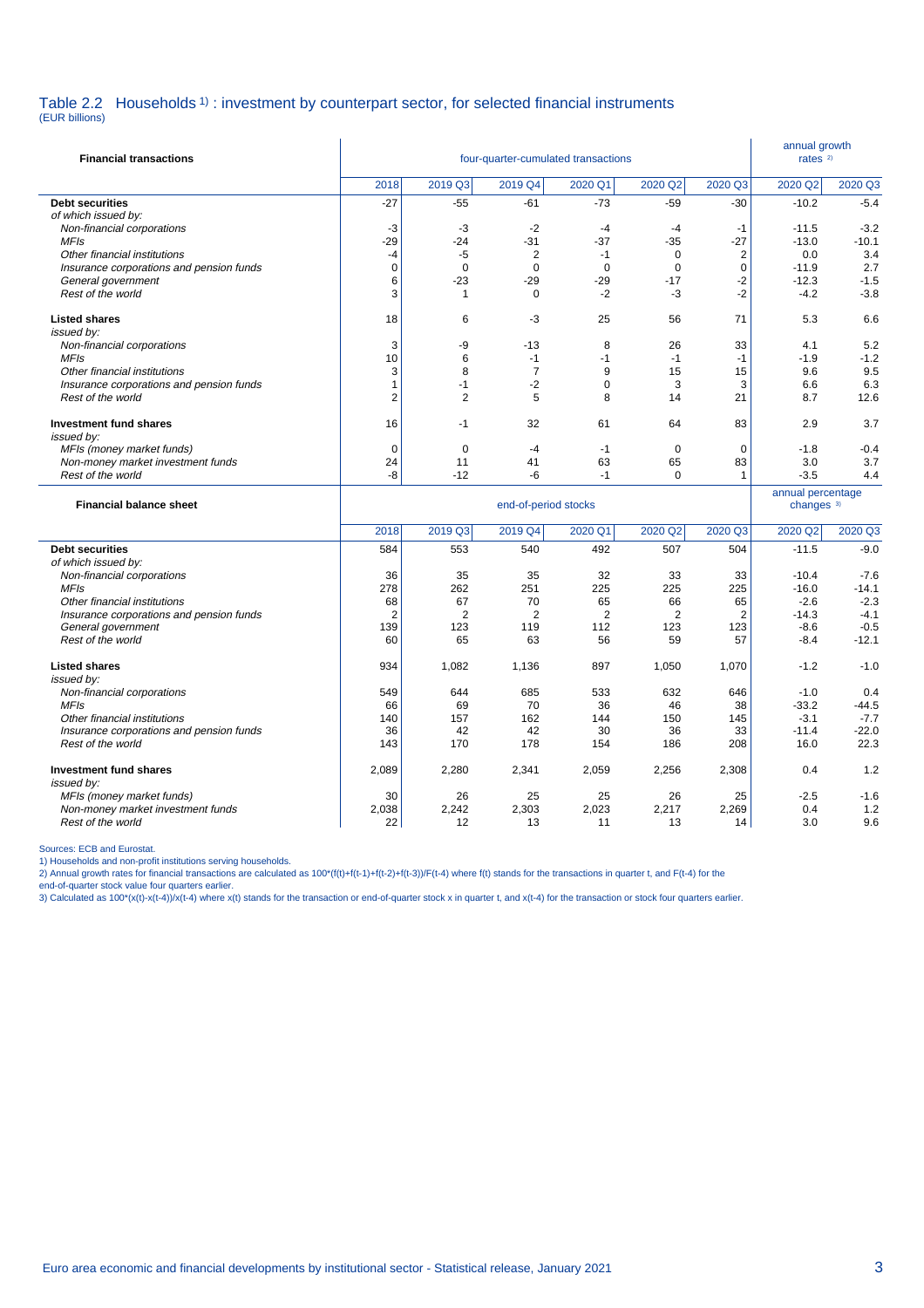#### Table 3.1 Non-financial corporations (EUR billions)

annual percentage percentage of<br>changes  $\frac{1}{1}$  GVA or NVA<sup>2)</sup> four-quarter-cumulated sums **Non-financial transactions** 2017 2018 2019 Q3 2019 Q4 2020 Q1 2020 Q2 2020 Q3 2020 Q2 2020 Q3 2020 Q2 2020 Q3 **Gross value added (GVA)** 5,984 6,201 6,362 6,414 6,386 6,117 6,032 -16.8 -5.3 100.0 100.0<br>Net value added (NVA) 4.840 5,007 5,128 5,168 5,130 4.852 4,758 -21.6 -7.2 79.3 78.9 Net value added (NVA) <br> **A,840** 5,007 5,128 5,168 5,130 4,852 4,758 -21.6 -7.2 79.3 78.9<br> **a**,840 2,967 3,021 3,035 2,986 2,777 2,726 -24.1 -7.0 57.2 57.3 **Gross entrepreneurial income** 2,840 2,967 3,021 3,023 2,986 2,777 2,726 -24.1 -7.0 57.2 57.3<br>Gross operating surplus 2,433 2,480 2,531 2,533 2,539 2,402 2,358 -19.2 -6.7 49.5 49.6 Gross operating surplus 2,433 2,433 2,480 2,531 2,553 2,519 2,402 2,358 -19.2 -6.7 49.5 49.6<br>Property income (receivable - interest and rent payable) 408 487 489 482 487 375 368 -19.2 -6.7 77 77 Property income (receivable - interest and rent payable) 408 487 490 482 467 375 368 7.7 7.7 **Net entrepreneurial income** 1,696 1,773 1,788 1,789 1,730 1,512 1,453 -39.4 -14.4 31.2 30.5 Net disposable income Adj. for change in net worth in pension fund -9 -9 -7 -6 -6 -6 -6 -0.1 -0.1 **Net saving** 334 293 288 293 237 199 160 4.1 3.4 **Net capital transfers (receivable - payable)** 81 72 73 74 76 82 94 1.3 1.6<br>Consumption of fixed capital and the set of the consumption of fixed capital and the set of the consumption of fixed capital and the set of the co Consumption of fixed capital 1,144 1,194 1,233 1,246 1,256 1,265 1,274 3.1 2.7 20.7 21.1<br>
1,385 1,453 1,550 1,584 1,600 1,494 1,471 25.0 -6.4 24.4 24.4 **Gross fixed capital formation** Net acquisition of other non-financial assets 3 (199 | 135 | 130 57 47 27 -3 | 130 0.4 -0.1 **Gross non-financial investment** 1,483 1,587 1,680 1,641 1,647 1,521 1,468 -28.8 -14.2 24.9 24.3 **Net non-financial investment** 339 393 447 396 391 256 194 -107.1 -101.5 4.2 3.2 **Net lending (+)/net borrowing (-)** 76 -28 -86 -29 -78 25 59 0.4 1.0 l annual growth percentage of<br>four quarter cumulated sums annual growth percentage of **Financial transactions four-quarter-cumulated sums** rates 4 and rates 4 and GVA

| Filianulai transautivns                                |       |       |          | <u>iuui-yuditei-uuritulateu surits</u> |         | $rac{1}{2}$ |         | <b>UVA</b> |         |                 |        |
|--------------------------------------------------------|-------|-------|----------|----------------------------------------|---------|-------------|---------|------------|---------|-----------------|--------|
|                                                        | 2017  | 2018  | 2019 Q3  | 2019 Q4                                | 2020 Q1 | 2020 Q2     | 2020 Q3 | 2020 Q2    | 2020 Q3 | 2020 Q2 2020 Q3 |        |
| <b>Financial investment</b>                            | 1,006 | 495   | 479      | 632                                    | 667     | 753         | 908     | 2.8        | 3.3     | 12.3            | 15.0   |
| Currency and deposits                                  | 190   | 108   | 164      | 159                                    | 264     | 508         | 589     | 18.2       | 20.6    | 8.3             | 9.8    |
| Debt securities                                        | $-18$ | 4     | 3        | $-14$                                  | -1      | 18          | 14      | 9.4        | 6.5     | 0.3             | 0.2    |
| Loans                                                  | 273   | 73    | 33       | 80                                     | 52      | 50          | 91      | 1.0        | 1.7     | 0.8             | 1.5    |
| Shares and other equity                                | 153   | 257   | 244      | 300                                    | 277     | 306         | 306     | 2.1        | 2.1     | 5.0             | 5.1    |
| Listed shares                                          | $-13$ | 115   | 35       | $-24$                                  | 3       | $-45$       | $-15$   | $-2.7$     | $-0.9$  | $-0.7$          | $-0.2$ |
| Unlisted shares and other equity                       | 154   | 161   | 223      | 325                                    | 304     | 334         | 294     | 2.7        | 2.4     | 5.5             | 4.9    |
| Investment fund shares                                 | 11    | $-19$ | $-14$    | $-1$                                   | $-30$   | 17          | 27      | 3.6        | 5.3     | 0.3             | 0.4    |
| Other financial assets <sup>5)</sup>                   | 409   | 53    | 34       | 107                                    | 75      | $-129$      | $-92$   |            |         | $-2.1$          | $-1.5$ |
| Financing                                              | 950   | 539   | 601      | 706                                    | 793     | 722         | 833     | 1.9        | 2.1     | 11.8            | 13.8   |
| Debt securities                                        | 73    | 54    | 81       | 82                                     | 64      | 153         | 152     | 10.2       | 9.8     | 2.5             | 2.5    |
| Short-term                                             | 9     | 0     | 13       | 15                                     | 15      | 17          | 6       | 14.9       | 4.8     | 0.3             | 0.1    |
| Long-term                                              | 64    | 54    | 68       | 68                                     | 48      | 136         | 146     | 9.8        | 10.2    | 2.2             | 2.4    |
| Loans                                                  | 400   | 322   | 207      | 224                                    | 392     | 374         | 389     | 3.4        | 3.5     | 6.1             | 6.5    |
| Short-term                                             | 138   | 47    | $-12$    | 19                                     | 79      |             | $-25$   | 0.0        | $-0.8$  | 0.0             | $-0.4$ |
| Long-term                                              | 262   | 274   | 219      | 205                                    | 313     | 373         | 414     | 4.6        | 5.1     | 6.1             | 6.9    |
| Shares and other equity                                | 216   | 110   | 191      | 278                                    | 238     | 248         | 292     | 1.2        | 1.4     | 4.1             | 4.8    |
| Listed shares                                          | 30    | 39    | $\Omega$ | $-26$                                  | $-14$   | $-30$       | 3       | $-0.5$     | 0.0     | $-0.5$          | 0.1    |
| Unlisted shares and other equity                       | 186   | 71    | 191      | 304                                    | 252     | 278         | 289     | 1.9        | 1.9     | 4.5             | 4.8    |
| Pension schemes                                        | 8     | 9     | 6        | 5                                      | 5       | 5           | 5       | 1.2        | 1.3     | 0.1             | 0.1    |
| Trade credits and advances                             | 237   | 51    | 52       | 58                                     | 20      | $-162$      | $-96$   | $-5.0$     | $-2.9$  | $-2.6$          | $-1.6$ |
| Other liabilities <sup>6)</sup>                        | 15    | -6    | 65       | 59                                     | 75      | 103         | 90      |            |         | 1.7             | 1.5    |
| Net lending (+)/net borrowing (-) (financial accounts) | 57    | $-44$ | $-122$   | $-73$                                  | $-126$  | 32          | 75      |            |         | 0.5             | 1.2    |

| <b>Financial balance sheet</b>       |        |        |         | end-of-period stocks |         |         |         | annual percentage     |         | percentage of<br>GVA or GDP 7) |       |
|--------------------------------------|--------|--------|---------|----------------------|---------|---------|---------|-----------------------|---------|--------------------------------|-------|
|                                      |        |        |         |                      |         |         |         | changes <sup>1)</sup> |         |                                |       |
|                                      | 2017   | 2018   | 2019 Q3 | 2019 Q4              | 2020 Q1 | 2020 Q2 | 2020 Q3 | 2020 Q2               | 2020 Q3 | 2019 Q3 2020 Q3                |       |
| <b>Financial assets</b>              | 26,085 | 25,981 | 27,725  | 28,128               | 26,511  | 27,322  | 27,610  | 0.4                   | $-0.4$  | 435.8                          | 457.7 |
| Currency and deposits                | 2,641  | 2.743  | 2,852   | 2,910                | 3,008   | 3,296   | 3,417   | 18.3                  | 19.8    | 44.8                           | 56.7  |
| Debt securities                      | 219    | 209    | 210     | 203                  | 200     | 214     | 218     | 9.6                   | 4.0     | 3.3                            | 3.6   |
| Loans                                | 5,061  | 5.175  | 5,300   | 5,241                | 5,306   | 5,282   | 5,304   | 0.7                   | 0.1     | 83.3                           | 87.9  |
| Shares and other equity              | 13,694 | 13,280 | 14,619  | 14,976               | 13.266  | 14,031  | 14,080  | $-2.1$                | $-3.7$  | 229.8                          | 233.4 |
| Listed shares                        | 1,544  | 1.465  | 1.685   | 1,711                | 1.340   | 1,482   | 1.504   | $-11.8$               | $-10.7$ | 26.5                           | 24.9  |
| Unlisted shares and other equity     | 11,664 | 11,349 | 12,431  | 12,756               | 11,475  | 12,044  | 12,045  | $-1.1$                | $-3.1$  | 195.4                          | 199.7 |
| Investment fund shares               | 485    | 466    | 503     | 509                  | 451     | 505     | 531     | 4.2                   | 5.5     | 7.9                            | 8.8   |
| Other financial assets <sup>5)</sup> | 4,470  | 4,574  | 4,744   | 4.797                | 4.730   | 4,499   | 4,590   |                       |         | 74.6                           | 76.1  |
| Liabilities                          | 37,271 | 36,868 | 39,371  | 39,980               | 37,294  | 38,725  | 38,885  | $-0.2$                | $-1.2$  | 618.9                          | 644.6 |
| Debt securities                      | 1,405  | 1,394  | 1,551   | 1,525                | 1,498   | 1,649   | 1,681   | 9.8                   | 8.4     | 24.4                           | 27.9  |
| Short-term                           | 90     | 90     | 122     | 103                  | 121     | 136     | 131     | 18.0                  | 7.8     | 1.9                            | 2.2   |
| Long-term                            | 1,315  | 1,304  | 1.429   | 1.422                | 1.377   | 1,513   | 1.550   | 9.1                   | 8.5     | 22.5                           | 25.7  |
| Loans                                | 10,586 | 10,998 | 11,267  | 11,162               | 11,360  | 11,483  | 11,436  | 2.9                   | 1.5     | 177.1                          | 189.6 |
| Short-term                           | 3,040  | 3,076  | 3.140   | 3,084                | 3,160   | 3,116   | 3,070   | $-0.2$                | $-2.2$  | 49.4                           | 50.9  |
| Long-term                            | 7,546  | 7,922  | 8,128   | 8,078                | 8,200   | 8,367   | 8,366   | 4.1                   | 2.9     | 127.8                          | 138.7 |
| Shares and other equity              | 20,430 | 19,521 | 21.409  | 22.049               | 19.294  | 20,538  | 20,626  | $-2.6$                | $-3.7$  | 336.5                          | 341.9 |
| <b>Listed shares</b>                 | 6,050  | 5,456  | 6,333   | 6,588                | 5,108   | 5,799   | 5,931   | $-6.0$                | $-6.3$  | 99.6                           | 98.3  |
| Unlisted shares and other equity     | 14,380 | 14,065 | 15,075  | 15,461               | 14,186  | 14,738  | 14,695  | $-1.2$                | $-2.5$  | 237.0                          | 243.6 |
| Pension schemes                      | 385    | 394    | 399     | 400                  | 401     | 403     | 404     | 1.4                   | 1.4     | 6.3                            | 6.7   |
| Trade credits and advances           | 3.135  | 3,223  | 3,292   | 3,295                | 3,229   | 3,094   | 3,174   | $-5.1$                | $-3.6$  | 51.8                           | 52.6  |
| Other liabilities <sup>6)</sup>      | 1,330  | 1,337  | 1,454   | 1,549                | 1,512   | 1,560   | 1,562   |                       |         | 22.9                           | 25.9  |
| Debt consolidated <sup>8)</sup>      | 8,670  | 9,025  | 9,398   | 9,272                | 9,384   | 9,626   | 9,572   | 4.0                   | 1.9     | 79.3                           | 83.8  |
| Debt non-consolidated 9)             | 15,511 | 16,009 | 16,509  | 16,382               | 16,488  | 16,628  | 16,696  | 1.9                   | 1.1     | 139.3                          | 146.2 |

Sources: ECB and Eurostat.

1) Calculated as 100\*(x(t)-x(t-4))/x(t-4) where x(t) stands for the transaction or end-of-quarter stock x in quarter t, and x(t-4) for the transaction or stock four quarters earlier.

2) As a percentage of net value added in the case of net entrepreneurial income and net saving.

3) Changes in inventories, acquisitions less disposals of valuables and acquisitions less disposals of non-produced non-financial assets (e.g. land).

4) Annual growth rates for financial transactions are calculated as 100\*(f(t)+f(t-1)+f(t-2)+f(t-3))/F(t-4) where f(t) stands for the transactions in quarter t, and F(t-4) for the

end-of-quarter stock value four quarters earlier.

5) Other accounts receivable, and prepayments of insurance premiums and reserves for outstanding claims.

6) Other accounts payable, financial derivatives' net liabilities and deposits.

7) As a percentage of gross domestic product in the case of debt.

8) Loans received and debt securities issued; on a consolidated basis (excluding positions between non-financial corporations).

9) Loans received, debt securities issued, pension schemes and trade credits; non-consolidated (including intra-sectoral positions).

Euro area economic and financial developments by institutional sector - Statistical release, January 2021 4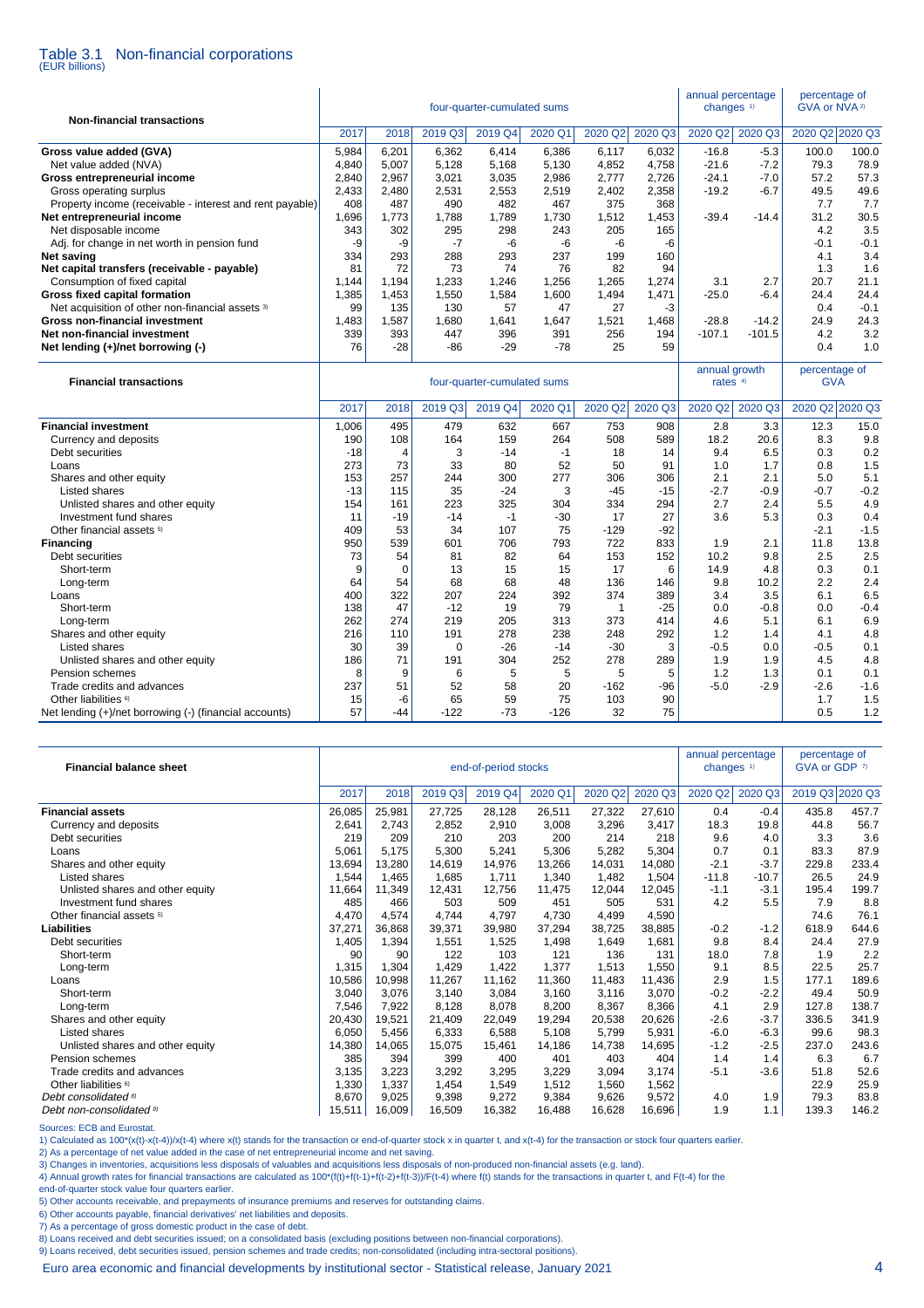# Table 3.2 Non-financial corporations: financing by counterpart sector, for selected financial instruments (EUR billions)

| <b>Financial transactions</b>                          |                         |                      | annual growth<br>rates <sup>1)</sup> |                |                      |                      |                       |                   |
|--------------------------------------------------------|-------------------------|----------------------|--------------------------------------|----------------|----------------------|----------------------|-----------------------|-------------------|
|                                                        | 2018                    | 2019 Q3              | 2019 Q4                              | 2020 Q1        | 2020 Q2              | 2020 Q3              | 2020 Q <sub>2</sub>   | 2020 Q3           |
| <b>Debt securities</b>                                 | 54                      | 81                   | 82                                   | 64             | 153                  | 152                  | 10.2                  | 9.8               |
| purchased by:                                          |                         |                      |                                      |                |                      |                      |                       |                   |
| Non-financial corporations                             | 1                       | $\overline{2}$<br>40 | $-1$<br>27                           | 6<br>34        | $\overline{4}$<br>65 | $\overline{7}$<br>71 | 15.9                  | 27.7              |
| MFIs<br>Non-money market fund investment funds         | 34<br>$\mathbf{1}$      | 27                   | 41                                   | 20             | 46                   | 42                   | 21.7<br>11.9          | 22.6<br>10.5      |
| Other financial institutions                           | 6                       | -6                   | 3                                    | 3              | 9                    | 5                    | 18.4                  | 9.5               |
| Insurance corporations                                 | -3                      | 9                    | 6                                    | $\mathbf{1}$   | 14                   | 25                   | 3.8                   | 6.5               |
| Pension funds                                          | 3                       | $\overline{4}$       | $\overline{4}$                       | $\overline{4}$ | 5                    | 4                    | 17.7                  | 12.5              |
| General government                                     | 0                       | $\mathbf{1}$         | $\overline{2}$                       | $\mathbf{1}$   | 0                    | $\mathbf 0$          | $-1.4$                | $-1.2$            |
| Households                                             | -3                      | -3                   | $-2$                                 | -4             | $-4$                 | $-1$                 | $-11.5$               | $-3.2$            |
| Rest of the world                                      | 16                      | 8                    | 3                                    | $\mathbf 0$    | 14                   | $\mathbf 0$          | 5.2                   | 0.1               |
| Loans                                                  | 322                     | 207                  | 224                                  | 392            | 374                  | 389                  | 3.4                   | 3.5               |
| of which granted by:                                   |                         |                      |                                      |                |                      |                      |                       |                   |
| <b>MFIs</b>                                            | 123                     | 128                  | 118                                  | 200            | 242                  | 256                  | 5.8                   | 6.2               |
| other resident sectors                                 | 169                     | $-10$                | 13                                   | 57             | 89                   | 109                  | 1.8                   | 2.1               |
| Non-financial corporations                             | 66                      | $-27$                | 26                                   | 33             | 65                   | 107                  | 1.9                   | 3.2               |
| Non-MFI financial corporations<br>Rest of the world    | 103<br>33               | 17<br>97             | -13<br>91                            | 24<br>133      | 24<br>21             | 2<br>$-16$           | 1.4<br>1.3            | 0.1<br>$-0.9$     |
|                                                        |                         |                      |                                      |                |                      |                      |                       |                   |
| <b>Listed shares</b>                                   | 39                      | 0                    | $-26$                                | $-14$          | -30                  | 3                    | $-0.5$                | 0.0               |
| purchased by:                                          |                         |                      |                                      |                |                      |                      |                       |                   |
| Non-financial corporations                             | 67                      | 30                   | $-12$                                | 12             | -16                  | -3                   | $-1.1$                | $-0.2$            |
| MFIs<br>Non-money market investment funds              | -31<br>3                | 10<br>-36            | 36<br>$-20$                          | 6<br>$-24$     | 13<br>-15            | -6<br>-9             | 13.7<br>$-1.5$        | $-5.3$<br>$-0.8$  |
| Other financial institutions                           | 76                      | $-2$                 | -49                                  | $-42$          | $\overline{c}$       | 42                   | 0.5                   | 8.8               |
| Insurance corporations                                 | $\overline{2}$          | $-1$                 | 0                                    | 0              | $-1$                 | $\mathbf 0$          | $-1.0$                | 0.0               |
| Pension funds                                          | 0                       | $\mathbf 0$          | 0                                    | $\mathbf{1}$   | 2                    | 3                    | 3.1                   | 4.8               |
| General government                                     | $\overline{\mathbf{c}}$ | 8                    | 5                                    | $-2$           | $\mathbf{1}$         | $-2$                 | 0.3                   | $-0.7$            |
| Households                                             | 3                       | -9                   | -13                                  | 8              | 26                   | 33                   | 4.1                   | 5.2               |
| Rest of the world                                      | -82                     | $-1$                 | 25                                   | 27             | $-42$                | -56                  | $-2.0$                | $-2.6$            |
|                                                        |                         |                      |                                      |                |                      |                      | annual percentage     |                   |
| <b>Financial balance sheet</b>                         |                         |                      | end-of-period stocks                 |                |                      |                      | changes <sup>2)</sup> |                   |
|                                                        | 2018                    |                      |                                      |                |                      | 2020 Q3              |                       |                   |
|                                                        |                         | 2019 Q3              | 2019 Q4                              | 2020 Q1        | 2020 Q2              |                      | 2020 Q2<br>9.8        | 2020 Q3<br>8.4    |
| <b>Debt securities</b><br>purchased by:                | 1,394                   | 1,551                | 1,525                                | 1,498          | 1,649                | 1,681                |                       |                   |
| Non-financial corporations                             | 25                      | 26                   | 24                                   | 31             | 30                   | 32                   | 13.6                  | 25.8              |
| <b>MFIs</b>                                            | 264                     | 313                  | 295                                  | 309            | 351                  | 369                  | 16.4                  | 17.7              |
| Non-money market fund investment funds                 | 342                     | 399                  | 401                                  | 368            | 423                  | 435                  | 9.8                   | 8.8               |
| Other financial institutions                           | 64                      | 52                   | 56                                   | 45             | 54                   | 60                   | 10.4                  | 14.8              |
| Insurance corporations                                 | 352                     | 379                  | 374                                  | 358            | 390                  | 394                  | 3.0                   | 4.1               |
| Pension funds                                          | 24<br>20                | 30<br>22             | 30<br>22                             | 30<br>27       | 33<br>27             | 34<br>28             | 16.9<br>20.5          | 12.9<br>26.3      |
| General government<br>Households                       | 36                      | 35                   | 35                                   | 32             | 33                   | 33                   | $-10.4$               | $-7.6$            |
| Rest of the world                                      | 267                     | 294                  | 287                                  | 299            | 310                  | 297                  | 12.6                  | 1.0               |
|                                                        |                         |                      |                                      |                |                      |                      |                       |                   |
| Loans                                                  | 10,998                  | 11,267               | 11.162                               | 11,360         | 11,483               | 11,436               | 2.9                   | 1.5               |
| of which granted by:<br><b>MFIs</b>                    | 4,067                   | 4,164                | 4,140                                | 4,259          | 4,369                | 4,379                | 5.0                   | 5.2               |
| other resident sectors                                 | 5,000                   | 5,126                | 5,051                                | 5,103          | 5,145                | 5,156                | 1.9                   | 0.6               |
| Non-financial corporations                             | 3,342                   | 3,395                | 3,391                                | 3,444          | 3,475                | 3,513                | 3.0                   | 3.5               |
| Non-MFI financial corporations                         | 1,658                   | 1,731                | 1,660                                | 1,660          | 1,670                | 1,643                | $-0.4$                | $-5.1$            |
| Rest of the world                                      | 1,686                   | 1,740                | 1,726                                | 1,765          | 1,716                | 1,629                | 0.4                   | $-6.4$            |
| <b>Listed shares</b>                                   | 5,456                   | 6,333                | 6,588                                | 5,108          | 5,799                | 5,931                | $-6.0$                | $-6.3$            |
| purchased by:                                          |                         |                      |                                      |                |                      |                      |                       |                   |
| Non-financial corporations                             | 1,264                   | 1,438                | 1,481                                | 1,137          | 1,274                | 1,296                | $-11.3$               | $-9.9$            |
| MFIs                                                   | 77                      | 103                  | 128                                  | 82             | 91                   | 86                   | $-5.6$                | $-16.8$           |
| Non-money market investment funds                      | 907                     | 1,039                | 1,102                                | 855            | 973                  | 992                  | $-4.3$                | $-4.5$            |
| Other financial institutions<br>Insurance corporations | 478                     | 478                  | 531                                  | 409            | 434                  | 468                  | $-12.7$               | $-2.1$            |
| Pension funds                                          | 112<br>46               | 130<br>53            | 135<br>55                            | 103<br>42      | 113<br>47            | 116<br>49            | $-9.7$<br>$-5.9$      | $-10.4$<br>$-6.1$ |
| General government                                     | 240                     | 284                  | 295                                  | 229            | 262                  | 267                  | $-5.0$                | $-6.1$            |
| Households<br>Rest of the world                        | 549<br>1,782            | 644<br>2,166         | 685<br>2,175                         | 533<br>1,719   | 632<br>1,973         | 646<br>2,011         | $-1.0$<br>$-3.1$      | 0.4<br>$-7.2$     |

Sources: ECB and Eurostat.

1) Annual growth rates for financial transactions are calculated as 100\*(f(t)+f(t-1)+f(t-2)+f(t-3))/F(t-4) where f(t) stands for the transactions in quarter t, and F(t-4) for the

end-of-quarter stock value four quarters earlier.<br>2) Calculated as 100\*(x(t)-x(t-4))/x(t-4) where x(t) stands for the transaction or end-of-quarter stock x in quarter t, and x(t-4) for the transaction or stock four quarter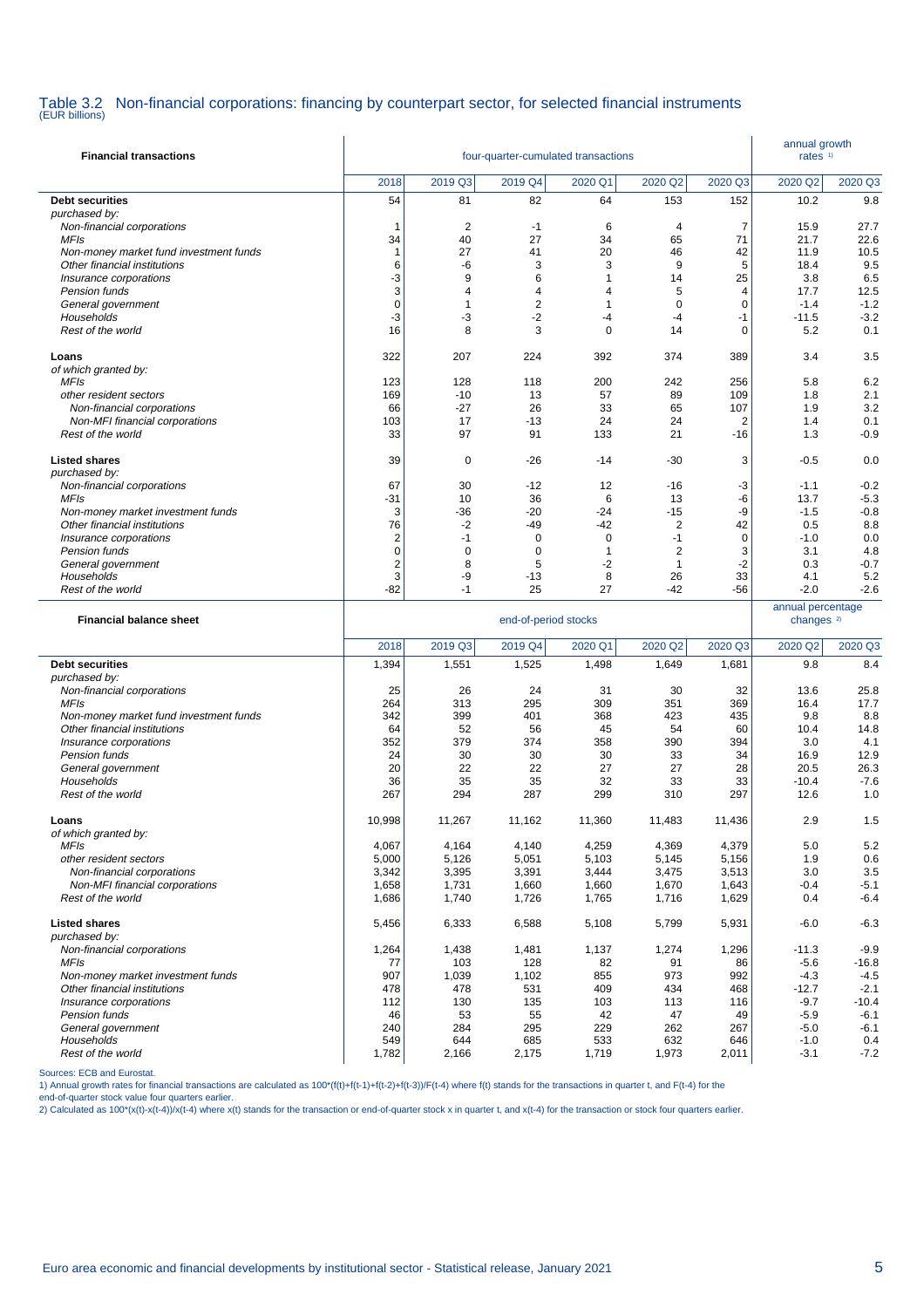

| <b>Non-financial transactions</b>                           | four-quarter-cumulated sums |       |         |         |         |                     |            |         | annual percentage<br>changes $1$ |         | percentage<br>of GNDI |
|-------------------------------------------------------------|-----------------------------|-------|---------|---------|---------|---------------------|------------|---------|----------------------------------|---------|-----------------------|
|                                                             | 2017                        | 2018  | 2019 Q3 | 2019 Q4 | 2020 Q1 | 2020 Q <sub>2</sub> | 2020 Q3    | 2020 Q2 | 2020 Q3                          |         | 2020 Q2 2020 Q3       |
| Net disposable income (GNDI)                                | 2.277                       | 2.381 | 2.416   | 2.454   | 2.418   | 2.139               | 2.035      | $-44.7$ | $-17.8$                          | 100.0   | 100.0                 |
| <b>Consumption expenditure</b>                              | 2,301                       | 2.369 | 2.431   | 2.454   | 2.475   | 2,492               | 2,515      | 2.9     | 3.9                              | 116.5   | 123.6                 |
| Net saving                                                  | $-24$                       | 12    | $-15$   | 0       | $-57$   | $-353$              | -481       |         |                                  | $-16.5$ | $-23.6$               |
| Consumption of fixed capital                                | 299                         | 309   | 317     | 319     | 321     | 323                 | 324        | 2.3     | 1.9                              | 15.1    | 15.9                  |
| Net capital transfers (receivable - payable)                | -88                         | $-64$ | $-62$   | $-57$   | $-58$   | $-66$               | -78        |         |                                  | $-3.1$  | $-3.8$                |
| Gross fixed capital formation                               | 296                         | 313   | 331     | 333     | 337     | 334                 | 336        | $-3.3$  | 2.6                              | 15.6    | 16.5                  |
| Net acquisition of other non-financial assets <sup>2)</sup> | -5                          | -3    |         | ⌒       | $\sim$  | ◠                   | $\sqrt{2}$ |         |                                  | 0.1     | 0.2                   |
| Net lending (+)/net borrowing (-)                           | $-104$                      | $-54$ | $-92$   | $-74$   | $-133$  | $-433$              | $-573$     |         |                                  | $-20.2$ | $-28.2$               |

| <b>Financial transactions</b>                          | four-quarter-cumulated sums |       |         |                |         |         |         |         | annual growth<br>rates $3)$ | percentage<br>of GNDI |         |
|--------------------------------------------------------|-----------------------------|-------|---------|----------------|---------|---------|---------|---------|-----------------------------|-----------------------|---------|
|                                                        | 2017                        | 2018  | 2019 Q3 | 2019 Q4        | 2020 Q1 | 2020 Q2 | 2020 Q3 | 2020 Q2 | 2020 Q3                     | 2020 Q2               | 2020 Q3 |
| Net acquisition of financial assets                    | 126                         | 126   | 137     | 80             | 196     | 577     | 534     | 9.6     | 8.7                         | 27.0                  | 26.2    |
| <b>Financial investment 4)</b>                         | 82                          | 107   | 65      | 53             | 180     | 467     | 491     | 9.4     | 9.7                         | 21.8                  | 24.1    |
| Currency and deposits                                  | 73                          | 64    | 40      | 20             | 90      | 354     | 377     | 30.0    | 31.7                        | 16.5                  | 18.5    |
| Debt securities                                        | $-35$                       | $-5$  | $-12$   | $-7$           | -8      | $-21$   | $-18$   | $-4.9$  | $-4.3$                      | $-1.0$                | $-0.9$  |
| Loans                                                  | 35                          | 11    | 14      | 15             | 81      | 114     | 115     | 11.0    | 11.0                        | 5.3                   | 5.7     |
| Short-term                                             | 3                           | 5     | 3       | $\overline{2}$ | 15      | 14      | 10      | 9.1     | 6.7                         | 0.7                   | 0.5     |
| Long-term                                              | 31                          | 5     | 11      | 14             | 66      | 99      | 105     | 11.3    | 11.8                        | 4.6                   | 5.2     |
| Shares and other equity                                | 10                          | 37    | 22      | 24             | 16      | 20      | 17      | 0.9     | 0.7                         | 0.9                   | 0.8     |
| Listed shares                                          | -7                          |       | 8       | 4              | -4      | $-1$    | -6      | $-0.4$  | $-1.6$                      | $-0.1$                | $-0.3$  |
| Unlisted shares and other equity                       | 4                           | 21    | -4      | -1             | 3       | 0       | 4       | 0.0     | 0.2                         | 0.0                   | 0.2     |
| Investment fund shares                                 | 12                          | 15    | 17      | 20             | 18      | 22      | 19      | 6.8     | 5.7                         | 1.0                   | 0.9     |
| Other financial assets 5)                              | 44                          | 19    | 72      | 27             | 16      | 110     | 42      |         |                             | 5.1                   | 2.1     |
| Net incurrence of liabilities                          | 230                         | 180   | 229     | 154            | 328     | 1,010   | 1,107   | 7.4     | 8.0                         | 47.2                  | 54.4    |
| Financing 4)                                           | 146                         | 134   | 195     | 131            | 309     | 966     | 1,093   | 7.8     | 8.6                         | 45.2                  | 53.7    |
| Currency and deposits                                  | 10                          | 28    | 35      | 14             | 26      | 32      | 24      | 5.5     | 4.1                         | 1.5                   | 1.2     |
| Debt securities                                        | 159                         | 123   | 159     | 139            | 203     | 775     | 962     | 8.1     | 9.8                         | 36.2                  | 47.3    |
| Short-term                                             | $-26$                       | $-25$ | $-4$    | $-10$          | 27      | 324     | 364     | 64.8    | 70.8                        | 15.2                  | 17.9    |
| Long-term                                              | 185                         | 147   | 164     | 149            | 176     | 450     | 597     | 5.0     | 6.5                         | 21.0                  | 29.4    |
| Loans                                                  | $-24$                       | $-17$ |         | $-22$          | 80      | 160     | 107     | 7.0     | 4.6                         | 7.5                   | 5.3     |
| Short-term                                             | $-17$                       | $-11$ | 16      | $-6$           | 42      | 98      | 43      | 44.1    | 19.4                        | 4.6                   | 2.1     |
| Long-term                                              | -6                          | $-7$  | $-16$   | $-16$          | 38      | 62      | 63      | 3.0     | 3.0                         | 2.9                   | 3.1     |
| Other liabilities <sup>6)</sup>                        | 84                          | 46    | 33      | 24             | 19      | 44      | 14      |         |                             | 2.0                   | 0.7     |
| Net lending (+)/net borrowing (-) (financial accounts) | $-104$                      | $-54$ | $-92$   | $-74$          | $-133$  | $-433$  | $-573$  |         |                             | $-20.2$               | $-28.2$ |

| <b>Financial balance sheet</b>           |         | end-of-period stocks |          |          |          |          |          |         |         | percentage<br>of GNDI |         |
|------------------------------------------|---------|----------------------|----------|----------|----------|----------|----------|---------|---------|-----------------------|---------|
|                                          | 2017    | 2018                 | 2019 Q3  | 2019 Q4  | 2020 Q1  | 2020 Q2  | 2020 Q3  | 2020 Q2 | 2020 Q3 | 2019 Q3               | 2020 Q3 |
| <b>Financial assets</b>                  | 5,535   | 5,662                | 6,113    | 5,970    | 6,079    | 6,662    | 7,044    | 10.7    | 15.2    | 253.1                 | 346.2   |
| <b>Financial investment 4)</b>           | 4,575   | 4,680                | 5,075    | 4,973    | 5,065    | 5,523    | 5,975    | 10.8    | 17.7    | 210.1                 | 293.6   |
| Currency and deposits                    | 949     | 1,020                | 1,190    | 1,040    | 1,214    | 1,535    | 1,634    | 30.2    | 37.4    | 49.3                  | 80.3    |
| Debt securities                          | 409     | 397                  | 414      | 422      | 420      | 408      | 453      | $-2.0$  | 9.4     | 17.1                  | 22.3    |
| Loans                                    | ,030    | 1,046                | 1,046    | 1,062    | 1,096    | 1,140    | 1,427    | 10.1    | 36.4    | 43.3                  | 70.1    |
| Short-term                               | 167     | 172                  | 157      | 173      | 170      | 172      | 168      | 9.1     | 7.1     | 6.5                   | 8.3     |
| Long-term                                | 863     | 874                  | 889      | 889      | 926      | 967      | 1,258    | 10.3    | 41.6    | 36.8                  | 61.8    |
| Shares and other equity                  | 2,187   | 2,218                | 2,426    | 2,449    | 2,334    | 2,440    | 2,461    | 3.7     | 1.5     | 100.4                 | 121.0   |
| Listed shares                            | 340     | 311                  | 363      | 378      | 286      | 328      | 333      | $-6.9$  | $-8.3$  | 15.0                  | 16.3    |
| Unlisted shares and other equity         | ,560    | 1,615                | 1,732    | 1,726    | 1,733    | 1,770    | 1,781    | 5.2     | 2.8     | 71.7                  | 87.5    |
| Investment fund shares                   | 287     | 291                  | 331      | 345      | 315      | 343      | 348      | 7.2     | 5.1     | 13.7                  | 17.1    |
| Other financial assets <sup>5)</sup>     | 960     | 982                  | 1,038    | 998      | 1,014    | 1,139    | 1,069    |         |         | 43.0                  | 52.5    |
| Liabilities                              | 12,879  | 12,954               | 13,886   | 13,489   | 13,807   | 14,714   | 15,355   | 8.2     | 10.6    | 574.9                 | 754.7   |
| Financing 4)                             | 11,814  | 11,836               | 12,666   | 12,327   | 12,598   | 13,453   | 14,045   | 8.6     | 10.9    | 524.4                 | 690.3   |
| Currency and deposits                    | 514     | 543                  | 593      | 556      | 578      | 607      | 609      | 5.5     | 2.8     | 24.6                  | 29.9    |
| Debt securities                          | 8,966   | 8,977                | 9,769    | 9,474    | 9,638    | 10,386   | 11,027   | 9.2     | 12.9    | 404.4                 | 542.0   |
| Short-term                               | 509     | 486                  | 515      | 476      | 537      | 826      | 901      | 65.1    | 75.0    | 21.3                  | 44.3    |
| Long-term                                | 8,458   | 8,491                | 9,254    | 8,998    | 9,101    | 9,560    | 10,126   | 6.1     | 9.4     | 383.1                 | 497.7   |
| Loans                                    | 2,334   | 2,317                | 2,304    | 2,297    | 2,381    | 2,461    | 2,409    | 6.9     | 4.5     | 95.4                  | 118.4   |
| Short-term                               | 238     | 228                  | 224      | 223      | 265      | 320      | 268      | 44.1    | 19.4    | 9.3                   | 13.2    |
| Long-term                                | 2,095   | 2,088                | 2,080    | 2,074    | 2,117    | 2,140    | 2,141    | 2.9     | 2.9     | 86.1                  | 105.2   |
| Other liabilities <sup>6)</sup>          | 1,065   | 1,118                | 1,220    | 1,162    | 1,210    | 1,260    | 1,310    |         |         | 50.5                  | 64.4    |
| Memo: Government debt (at nominal value) | 9,836.1 | 9,937.0              | 10,169.1 | 10,027.3 | 10,263.4 | 10,949.8 | 11,112.1 |         |         |                       |         |

Sources: ECB and Eurostat.

1) Annual percentage changes are calculated as 100\*(x(t)-x(t-4))/x(t-4) where x(t) stands for the transaction or end-of-quarter stock x in quarter t, and x(t-4) for the transaction or stock four quarters earlier.

2) Changes in inventories, acquisitions less disposals of valuables and acquisitions less disposals of non-produced non-financial assets.

3) Annual growth rates for financial transactions are calculated as 100\*(f(t)+f(t-1)+f(t-2)+f(t-3))/F(t-4) where f(t) stands for the transactions in quarter t, and F(t-4) for the

end-of-quarter stock value four quarters earlier.

4) In line with existing conventions, the financial investment of the government excludes financial derivatives, prepayments of insurance premiums and reserves for outstanding claims<br>and other accounts receivable, and the

and other accounts payable.

5) Other accounts receivable, financial derivatives and prepayments of insurance premiums and reserves for outstanding claims.

6) Other accounts payable, pension fund reserves, financial derivatives and unlisted shares and other equity.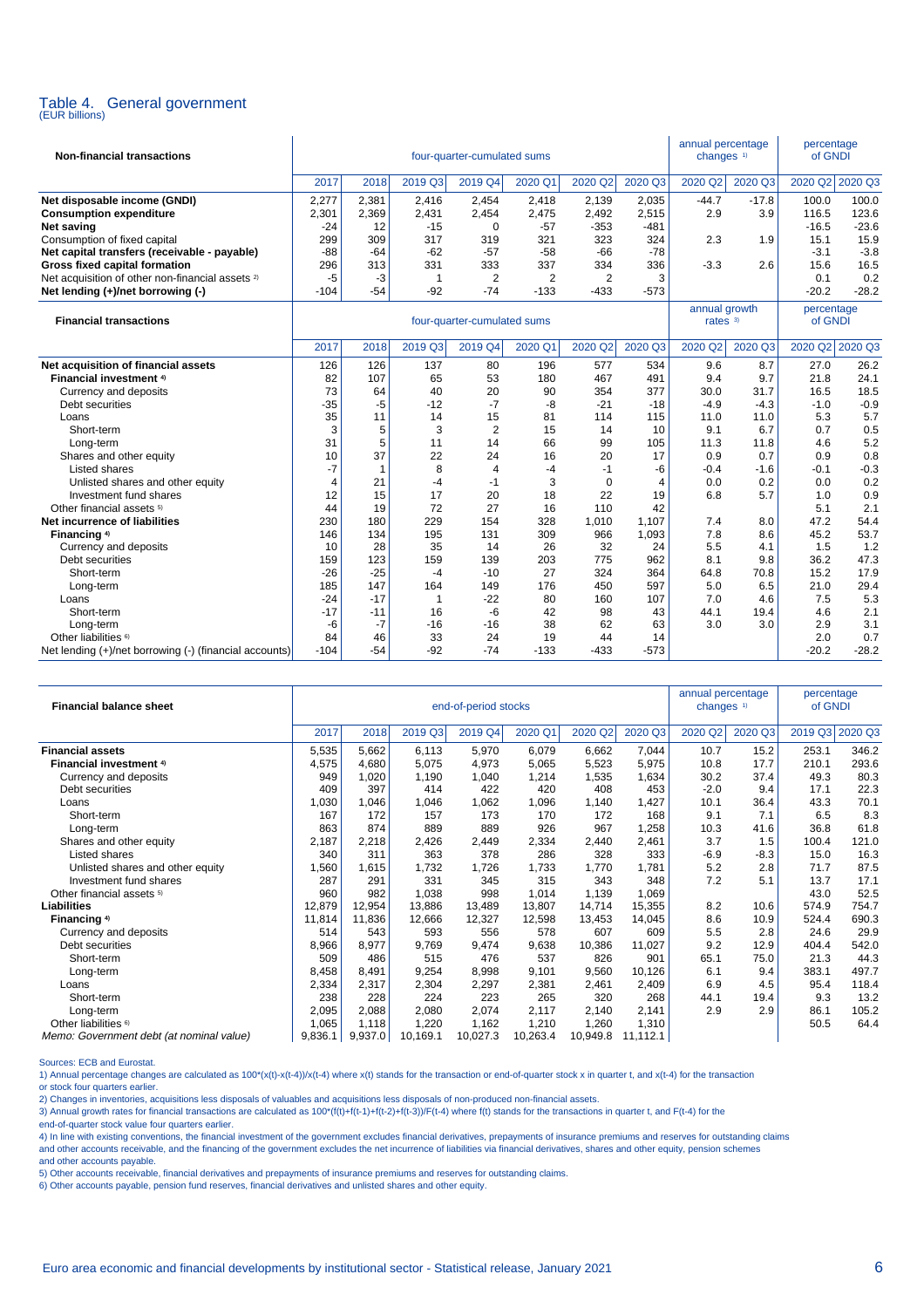# Table 5. Financial corporations (EUR billions)

| <b>Non-financial transactions</b>                      | four-quarter-cumulated sums |          |               |              |               |                |               |                           | annual percentage<br>changes <sup>1)</sup> |                             | percentage of<br>GVA or NVA <sup>2)</sup> |  |
|--------------------------------------------------------|-----------------------------|----------|---------------|--------------|---------------|----------------|---------------|---------------------------|--------------------------------------------|-----------------------------|-------------------------------------------|--|
|                                                        | 2017                        | 2018     | 2019 Q3       | 2019 Q4      | 2020 Q1       | 2020 Q2        | 2020 Q3       | 2020 Q2                   | 2020 Q3                                    | 2020 Q2 2020 Q3             |                                           |  |
| Gross value added (GVA)                                | 466                         | 475      | 479           | 477          | 477           | 472            | 471           | $-4.3$                    | $-1.3$                                     | 100.0                       | 100.0                                     |  |
| Net value added (NVA)                                  | 414                         | 420      | 421           | 418          | 418           | 413            | 411           | $-5.5$                    | $-1.9$                                     | 87.4                        | 87.2                                      |  |
| Net entrepreneurial income                             | 488                         | 541      | 527           | 513          | 522           | 460            | 450           | $-33.2$                   | $-8.2$                                     | 111.4                       | 109.6                                     |  |
| Net disposable income                                  | 191                         | 220      | 198           | 185          | 188           | 184            | 185           |                           |                                            | 44.6                        | 44.9                                      |  |
| Adj. for change in net worth in pension fund           | -83                         | $-86$    | $-90$         | $-92$        | $-92$         | $-91$          | -90           |                           |                                            | $-22.0$                     | $-22.0$                                   |  |
| <b>Net saving</b>                                      | 108                         | 134      | 108           | 93           | 96            | 93             | 94            |                           |                                            | 22.6                        | 23.0                                      |  |
| Net capital transfers (receivable - payable)           | 13                          | $-4$     | $-5$          | $-7$         | -8            | $-7$           | $-7$          |                           |                                            | $-1.5$                      | $-1.5$                                    |  |
| Consumption of fixed capital                           | 52                          | 55       | 58            | 58           | 59            | 60             | 60            | 3.8                       | 3.3                                        | 12.6                        | 12.8                                      |  |
| Gross fixed capital formation                          | 65                          | 65       | 72            | 72           | 72            | 70             | 70            | $-9.5$                    | 0.4                                        | 14.9                        | 15.0                                      |  |
| Net acquisition of other non-financial assets 3)       | $\overline{1}$              | -3       | 0             | 3            | 3             | $\overline{2}$ | 3             |                           |                                            | 0.5                         | 0.7                                       |  |
| Net lending (+)/net borrowing (-)                      | 107                         | 123      | 88            | 69           | 72            | 73             | 74            |                           |                                            | 15.4                        | 15.7                                      |  |
| <b>Financial transactions</b>                          | four-quarter-cumulated sums |          |               |              |               |                |               | annual growth<br>rates 4) |                                            | percentage of<br><b>GVA</b> |                                           |  |
|                                                        | 2017                        | 2018     | 2019 Q3       | 2019 Q4      | 2020 Q1       | 2020 Q2        | 2020 Q3       | 2020 Q2                   | 2020 Q3                                    | 2020 Q2                     | 2020 Q3                                   |  |
| <b>Financial investment</b>                            | 3,890                       | 818      | 1,607         | 1,653        | 2,734         | 4,437          | 4,991         | 5.3                       | 5.9                                        | 939.5                       | 1.060.3                                   |  |
| Currency and deposits                                  | 1,236                       | 134      | 480           | 206          | 1,443         | 2,809          | 3,396         | 17.9                      | 21.5                                       | 594.8                       | 721.4                                     |  |
| Debt securities                                        | 965                         | 587      | 658           | 616          | 394           | 1,327          | 1,340         | 7.3                       | 7.1                                        | 281.1                       | 284.8                                     |  |
| Short-term                                             | 92                          | 9        | 117           | 51           | $-51$         | 343            | 242           | 25.8                      | 16.9                                       | 72.7                        | 51.3                                      |  |
| Long-term                                              | 873                         | 578      | 541           | 565          | 445           | 984            | 1,099         | 5.8                       | 6.3                                        | 208.3                       | 233.4                                     |  |
| Loans                                                  | 260                         | 538      | 550           | 283          | 611           | 214            | 64            | 1.0                       | 0.3                                        | 45.2                        | 13.6                                      |  |
| Short-term                                             | 35                          | 229      | 192           | 13           | 344           | 28             | $-181$        | 0.7                       | $-4.3$                                     | 5.9                         | $-38.5$                                   |  |
| Long-term                                              | 226                         | 309      | 358           | 269          | 268           | 186            | 245           | 1.1                       | 1.5                                        | 39.4                        | 52.1                                      |  |
| Shares and other equity                                | 1,397                       | $-444$   | $-401$        | 243          | $-211$        | $-81$          | -6            | $-0.3$                    | 0.0                                        | $-17.1$                     | $-1.3$                                    |  |
| Other financial assets <sup>5)</sup>                   | 31                          | 3        | 320           | 305          | 497           | 167            | 197           |                           |                                            | 35.4                        | 41.8                                      |  |
| <b>Financing</b>                                       | 3.775                       | 694      | 1,551         | 1,610        | 2,681         | 4,378          | 4,929         | 5.4                       | 5.9                                        | 927.0                       | 1,047.1                                   |  |
| Currency and deposits                                  | 1,837                       | 736      | 826           | 491          | 1,964         | 3,980          | 4,719         | 13.9                      | 16.4                                       | 842.7                       | 1,002.4                                   |  |
| Debt securities                                        | 29                          | 93       | 188           | 159          | 44            | 77             | 100           | 0.9                       | 1.2                                        | 16.3                        | 21.3                                      |  |
| Short-term                                             | 23                          | 21       | 65            | 39           | 11            | $\mathbf{1}$   | $-48$         | 0.2                       | $-6.2$                                     | 0.3                         | $-10.1$                                   |  |
| Long-term                                              | 6<br>122                    | 72<br>43 | 123<br>31     | 120          | 32<br>56      | 76<br>$-142$   | 148<br>$-266$ | 1.0<br>$-2.2$             | 2.0                                        | 16.0<br>$-30.0$             | 31.5<br>$-56.4$                           |  |
| Loans                                                  | $-12$                       | 172      | 189           | $-43$        |               | 45             |               | 2.2                       | $-4.1$                                     | 9.6                         | $-13.9$                                   |  |
| Short-term                                             | 134                         | $-129$   |               | $-4$         | 165           |                | -66           |                           | $-3.0$                                     |                             | $-42.5$                                   |  |
| Long-term                                              | 1,468                       | $-329$   | $-159$<br>112 | $-39$<br>561 | $-109$<br>139 | $-187$<br>331  | $-200$<br>231 | $-4.4$<br>1.2             | $-4.6$<br>0.8                              | $-39.6$<br>70.2             | 49.0                                      |  |
| Shares and other equity<br>Listed shares               | 41                          | 100      | 194           | 123          | 105           | 113            | $-1$          | 6.1                       | -0.1                                       | 24.0                        | $-0.2$                                    |  |
| Unlisted shares and other equity                       | 478                         | $-787$   | $-520$        | $-176$       | $-365$        | $-366$         | $-335$        | $-3.0$                    | $-2.7$                                     | $-77.6$                     | $-71.1$                                   |  |
| Investment fund shares                                 | 950                         | 358      | 437           | 614          | 399           | 584            | 567           | 4.4                       | 4.1                                        | 123.7                       | 120.4                                     |  |
| Insurance and pension schemes                          | 225                         | 195      | 285           | 286          | 221           | 212            | 197           | 2.3                       | 2.1                                        | 44.8                        | 41.8                                      |  |
| Other liabilities <sup>6)</sup>                        | 93                          | $-46$    | 110           | 155          | 257           | $-81$          | $-52$         |                           |                                            | $-17.1$                     | $-11.0$                                   |  |
| Net lending (+)/net borrowing (-) (financial accounts) | 115                         | 124      | 56            | 43           | 52            | 59             | 62            |                           |                                            | 12.5                        | 13.2                                      |  |

| <b>Financial balance sheet</b>       | end-of-period stocks |        |         |         |         |         |         | annual percentage<br>changes <sup>1)</sup> |         |  |
|--------------------------------------|----------------------|--------|---------|---------|---------|---------|---------|--------------------------------------------|---------|--|
|                                      | 2017                 | 2018   | 2019 Q3 | 2019 Q4 | 2020 Q1 | 2020 Q2 | 2020 Q3 | 2020 Q2                                    | 2020 Q3 |  |
| <b>Financial investment</b>          | 78,704               | 79,212 | 84,585  | 83,672  | 83,759  | 87,158  | 87,590  | 5.0                                        | 3.6     |  |
| Currency and deposits                | 14,602               | 15,015 | 15,798  | 15,258  | 17,033  | 18,403  | 18,732  | 17.4                                       | 18.6    |  |
| Debt securities                      | 16,821               | 17,278 | 18,879  | 18,551  | 18,288  | 19,628  | 19,819  | 7.4                                        | 5.0     |  |
| Short-term                           | 1,271                | 1,292  | 1,428   | 1,364   | 1,319   | 1,684   | 1,647   | 26.6                                       | 15.4    |  |
| Long-term                            | 15,550               | 15,986 | 17,451  | 17,188  | 16,970  | 17,944  | 18,172  | 5.9                                        | 4.1     |  |
| Loans                                | 19,458               | 20,203 | 21,033  | 20,559  | 21,087  | 20,975  | 20,639  | 1.1                                        | $-1.9$  |  |
| Short-term                           | 3,437                | 3,775  | 4,177   | 3,820   | 4,291   | 4,064   | 3,909   | $-0.1$                                     | $-6.4$  |  |
| Long-term                            | 16,021               | 16,428 | 16,856  | 16,739  | 16,796  | 16,911  | 16,730  | 1.4                                        | $-0.7$  |  |
| Shares and other equity              | 24,534               | 23,589 | 25,294  | 25,778  | 23,448  | 24,380  | 24,626  | $-1.6$                                     | $-2.6$  |  |
| Other financial assets <sup>5)</sup> | 3,289                | 3,127  | 3,580   | 3,526   | 3,903   | 3.772   | 3,774   |                                            |         |  |
| Financing                            | 77,854               | 78,047 | 83,351  | 82,465  | 82,559  | 86,014  | 86,408  | 5.2                                        | 3.7     |  |
| Currency and deposits                | 26,464               | 27,640 | 28,798  | 28,190  | 30,380  | 32,554  | 33,125  | 13.7                                       | 15.0    |  |
| Debt securities                      | 7.713                | 7,797  | 8,283   | 8,116   | 8,057   | 8,219   | 7,933   | 1.0                                        | $-4.2$  |  |
| Short-term                           | 644                  | 679    | 764     | 708     | 723     | 717     | 675     | 0.3                                        | $-11.6$ |  |
| Long-term                            | 7,070                | 7.118  | 7,519   | 7,408   | 7,334   | 7,502   | 7,258   | 1.1                                        | $-3.5$  |  |
| Loans                                | 6,238                | 6,230  | 6,497   | 6,260   | 6,511   | 6,310   | 6,260   | $-0.9$                                     | $-3.7$  |  |
| Short-term                           | 1,858                | 1.965  | 2.167   | 2,017   | 2,253   | 2.158   | 2,125   | 2.7                                        | $-2.0$  |  |
| Long-term                            | 4,380                | 4,264  | 4,330   | 4,243   | 4,258   | 4,152   | 4,135   | $-2.6$                                     | $-4.5$  |  |
| Shares and other equity              | 26,840               | 25,806 | 28,011  | 28,402  | 25,904  | 27,211  | 27,280  | $-0.1$                                     | $-2.6$  |  |
| Listed shares                        | 1,900                | 1,683  | 1,973   | 2,072   | 1,499   | 1,685   | 1,594   | $-9.7$                                     | $-19.2$ |  |
| Unlisted shares and other equity     | 12,560               | 11,954 | 12,278  | 12,174  | 11,717  | 11,710  | 11,505  | $-3.5$                                     | $-6.3$  |  |
| Investment fund shares               | 12,380               | 12,168 | 13,761  | 14,157  | 12,688  | 13,817  | 14,180  | 4.4                                        | 3.0     |  |
| Insurance and pension schemes        | 8,418                | 8,507  | 9,466   | 9,352   | 9,318   | 9,606   | 9,722   | 5.2                                        | 2.7     |  |
| Other liabilities <sup>6)</sup>      | 2,182                | 2,068  | 2,295   | 2,144   | 2,389   | 2,113   | 2,088   |                                            |         |  |

Sources: ECB and Eurostat.<br>1) Annual percentage changes are calculated as 100\*(x(t)-x(t-4))/x(t-4) where x(t) stands for the transaction or end-of-quarter stock x in quarter t, and x(t-4) for the transaction<br>or stock four

2) As a percentage of net value added in the case of net entrepreneurial income and net saving.

3) Changes in inventories, acquisitions less disposals of valuables and acquisitions less disposals of non-produced non-financial assets (e.g. land).

4) Annual growth rates for financial transactions are calculated as 100\*(f(t)+f(t-1)+f(t-2)+f(t-3))/F(t-4) where f(t) stands for the transactions in quarter t, and F(t-4) for the

end-of-quarter stock value four quarters earlier.<br>5) Monetary gold and SDRs, other accounts receivable, and prepayments of insurance premiums and reserves for outstanding claims.<br>6) Monetary gold and SDRs, other accounts p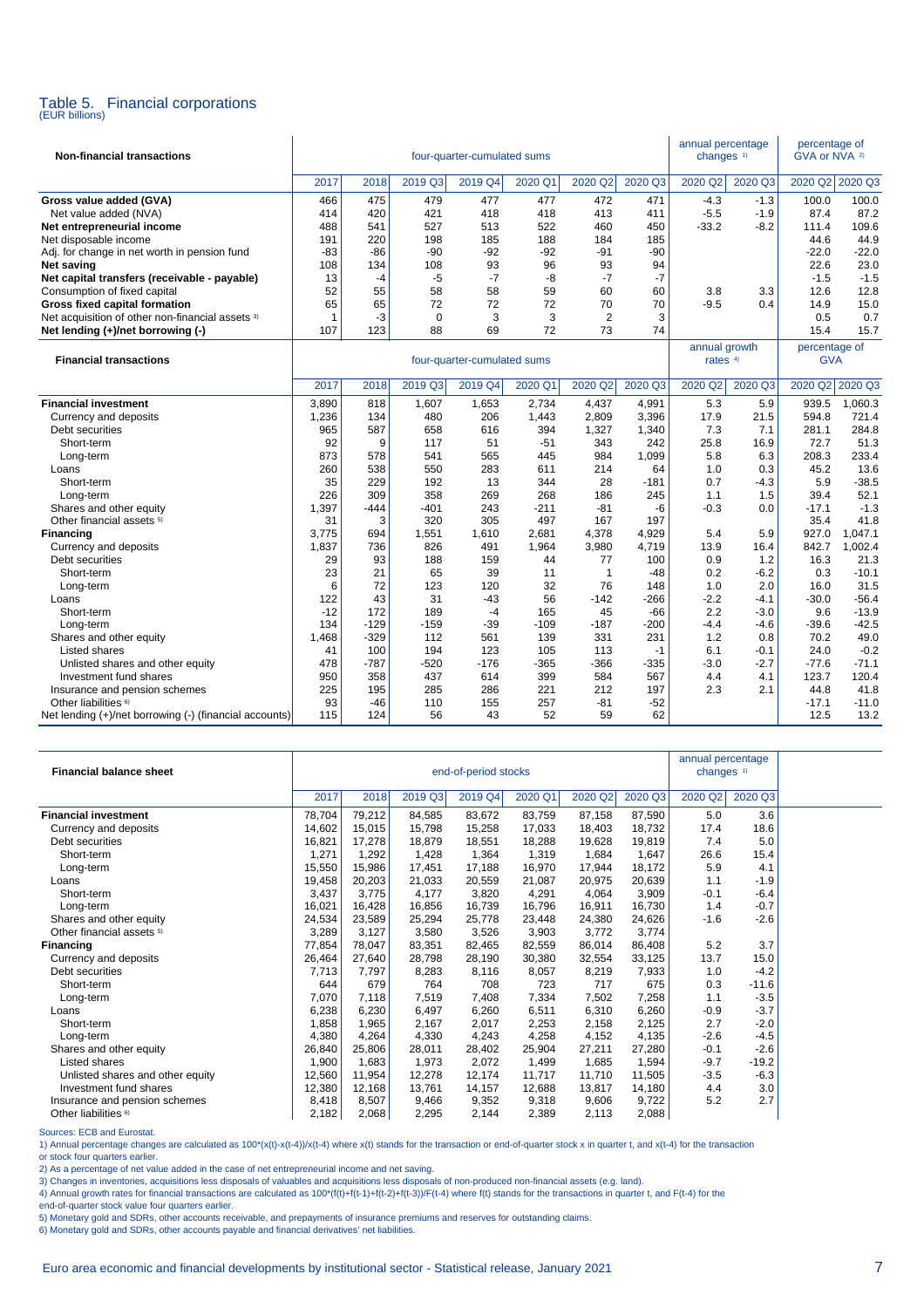### Euro area charts and additional tables for all institutional sectors

### Chart 1. Growth of euro area net disposable income and its allocation to sectors (annual percentage changes and percentage point contributions)



Chart 2. Growth of euro area gross fixed capital formation and contributions by sector (annual percentage changes and percentage point contributions)



### Chart 3. Growth of euro area gross capital formation and its financing by sectoral (gross) saving (annual percentage changes and percentage point contributions)



Sources: ECB and Eurostat.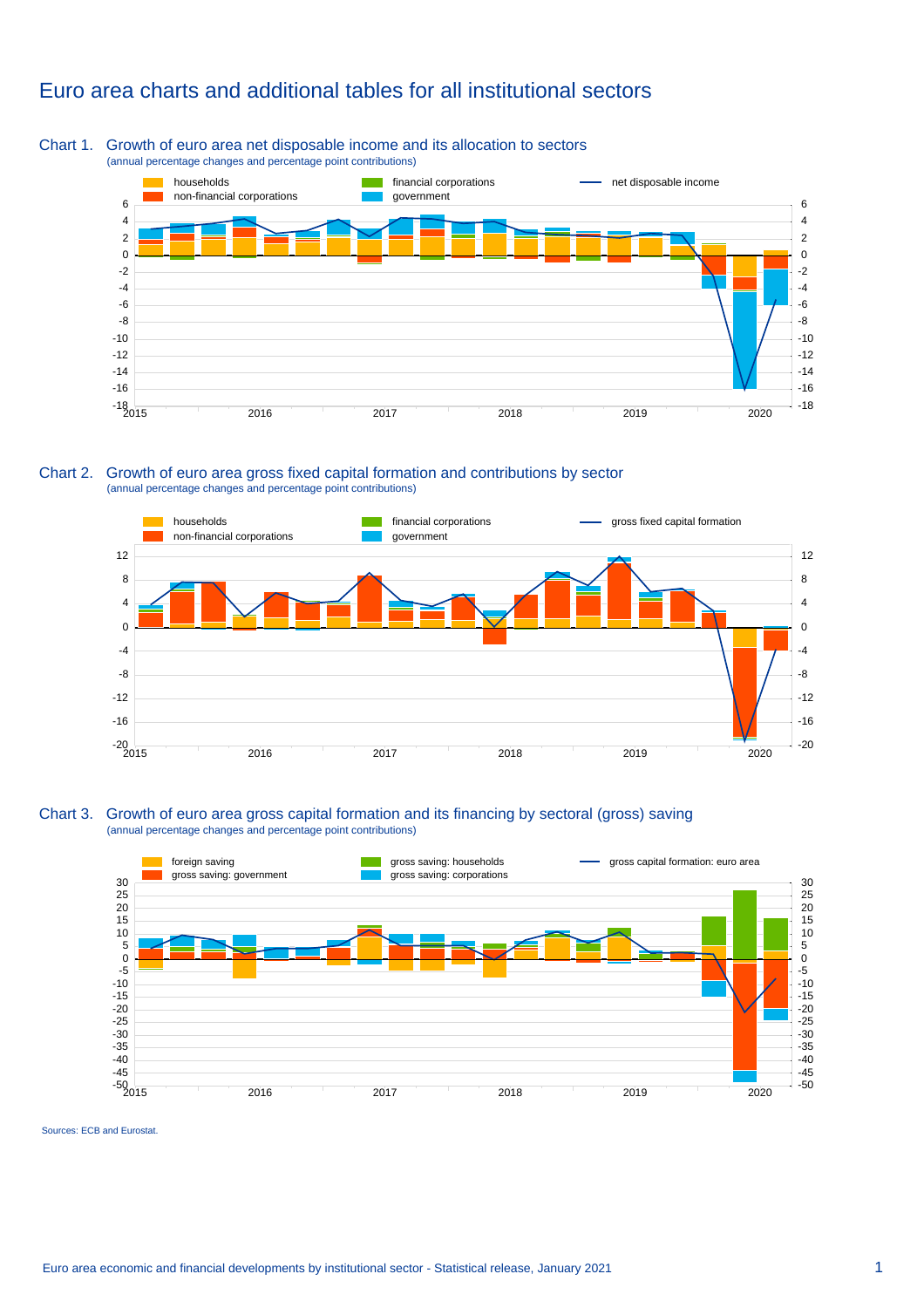### Euro area households

Chart 4. Growth of households' gross disposable income and contributions by income component (annual percentage changes and percentage point contributions)



Chart 5. Growth of households' non-financial investment and contributions by source of internal and external financing (annual percentage changes and percentage point contributions)



### Chart 6. Growth of households' net worth and contributions by type of asset change (annual percentage changes and percentage point contributions)



Sources: ECB and Eurostat.